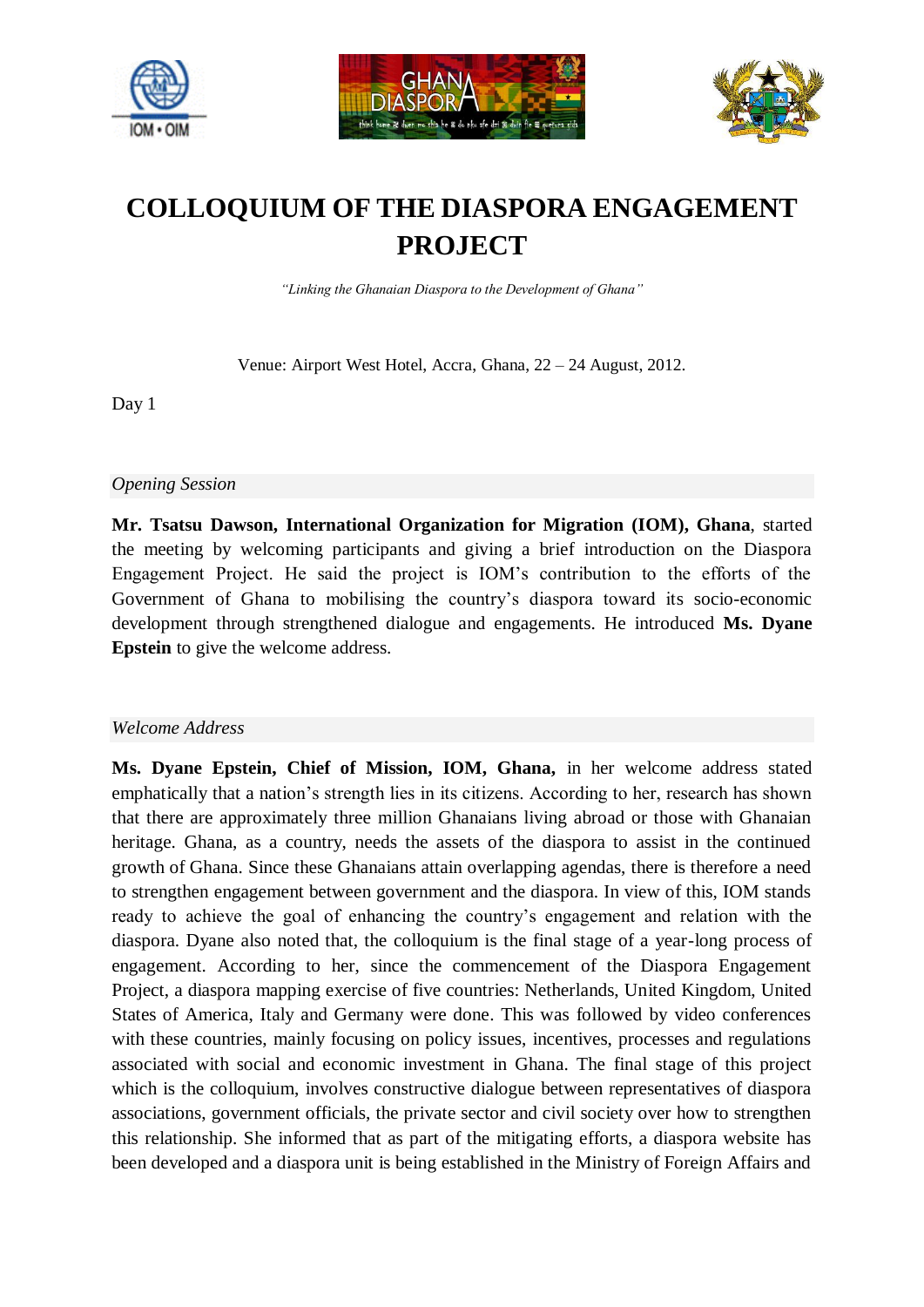





Regional Integration to, among other things, ensure good relations between the diaspora and Ghanaian authorities and ensure the sustainability of this process. In conclusion, she stressed that the colloquium has a central goal to strengthen relation between Ghana and the diaspora and to link the Ghanaian diaspora to the development of Ghana.

The moderator for this session, Mr. Dawson, explained that IOM Ghana secured funding from the International Development Fund of the IOM to strengthen the development of the diaspora. He said that IOM, over the last few years, has done a mapping of diaspora associations in five countries, followed by video conferences with these countries. According to him, the comments and suggestions that came up in the video conferences have been factored into the agenda for the colloquium. He reiterated that the goal of the project is to have a long-term impact on the relationship between the Ghanaian diaspora and the Ghanaian government. Because of this goal, he stated that there should be brainstorming in the colloquium on how to progressively move forward in this relationship. In addition, he informed that IOM is also expanding its data base of Ghanaian diaspora associations through the website and was pleased to announce that one of the members of the diaspora is assisting in the development of the website. The website will eventually be housed by the Diaspora Support Unit. In conclusion he stated that he is looking forward to hear from participants their concerns as well as constructive and creative ways to move forward in strengthening the relationship between the diaspora and the Ghanaian government.

## *Keynote Address*

**Mr. Ebenezer Appreku, Director, Legal and Consular Bureau, Ministry of Foreign Affairs and Regional Integration (MFA)**, gave the keynote address on behalf of the Deputy Minister of Foreign Affairs. In his address, he stated that the paramount objective of the Ministry of Foreign Affairs and Regional Integration is to protect the interest of Ghanaian citizens abroad and ensure the welfare of Ghanaians who return to Ghana. He said, besides ensuring the welfare and consular needs of Ghanaians living abroad, the Ministry should engage the diaspora in the development of Ghana in a proactive manner. He stated that the government must no longer vaguely work with and help Ghanaians abroad. Mr. Appreku stressed that MFA actively supports the diaspora engagement project with IOM. He was also pleased that the Diaspora Support Unit will be housed in MFA. In addition, he informed that the diaspora website will be launched at the end of the 3-day colloquium. He said measures are being put in place to ensure Ghanaians living abroad can have their biometric passports done in their various embassies. According to him, the government is working to enhance the nation's capacity to support the Electoral Commission to allow Ghanaians in the diaspora to vote. In conclusion, he was hopeful that the colloquium will reactivate the suggestions that came up during the Home Coming Summit in 2001. He also appealed to Ghanaians abroad to be law abiding and desist from using fake documents in travelling.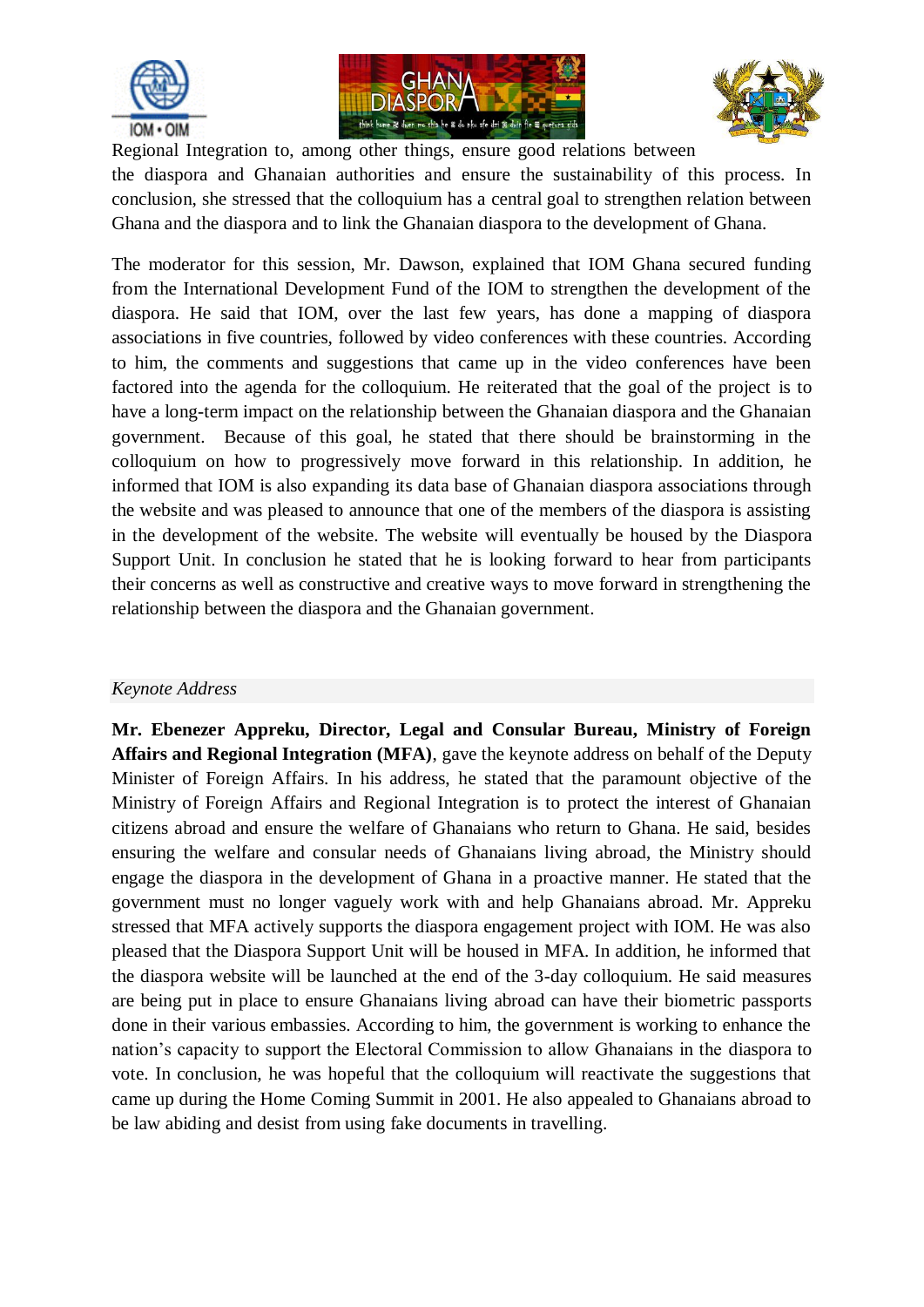





*Session I: The Ghanaian Diaspora: An Overview*

After the Keynote Address, **Prof. Mariama Awumbila** and **Prof. S.O. Kwankye** all of the **Centre for Migration Studies** were introduced to make presentations on The Ghanaian Diaspora and The Migration Policy Draft Overview, respectively. Prof. Awumbila, who presented the first part on the Ghanaian diaspora, dwelt on with the trends of migration. She said the Colloquium will serve as the third of the Consultation Workshops being organised as part of the on-going national Migration Policy development process. Migration now has assumed importance in the global agenda as its potential for economic and social development is increasingly acknowledged. This change in focus has changed the negative view on Ghanaians moving abroad. As a result, it has increasingly attracted the attention of policy makers and various stakeholders. However, she stated that thus far there has been a lack of policy initiatives in Ghana to maximize the diaspora's contribution to development. Although, there is first a need for a spatially inclusive definition of the Ghanaian diaspora as 71% of Ghanaians residing outside of Ghana are still in West Africa. She gave various definitions of the diaspora and said, to qualify as a diaspora, one has to have a link with his country and make contribution to the development of the country. Nonetheless, Ghanaians are now found in every continent. Ghana was, however, among the top ten immigration countries in sub-Saharan Africa in 2005. Further, Ghana has the highest emigration rates for the highly skilled (46%) in West Africa. Estimating the size of Ghanaian diaspora is however difficult and the current range is from 1.5-3 million. Prof. Awumbila also gave a brief summary of the Profile of Ghana's Diaspora. She said Ghanaian migrants are concentrated in economic urban agglomerations and larger cities. In general, the Ghanaian migrants in terms of skills are a little higher than the indigenous people of the host countries. Lastly, a large number of Ghanaian students are pursuing tertiary education abroad, but most migrants are between 30-44 years old and approximately 60% of Ghanaian migrants are female.

In her presentation, Prof. Awumbila touched on the Diaspora in Ghana's Development, where she said Ghana is significantly a transnationalized nation. However, the link between remittances and poverty reduction is not that clear cut. Remittances have emerged as one of the major contributors to the country's GDP but tend not to be sent to the poorest regions of Ghana because they are sent to the families of migrants. However, remittances have a role in improving livelihoods at the household level. She noted that although research shows that most remittances are used for consumption and welfare purposes, it is dependent on the individual who receives the remittances. Further, approximately 40% of remittances are found to be for political, charitable, and investment purposes. The main recipients of remittances in Ghana are women.

Hometown associations and churches are also playing a role in linking the Ghanaian diaspora to development. However, under Initiatives to Engage the Diaspora, Prof. Awumbila said, until recently there had been limited responses from Ghana's governments to integrate the diaspora into the national development strategy. At local levels, however, traditional authorities have all played their part. Missions abroad, the IMSCM, and National Migration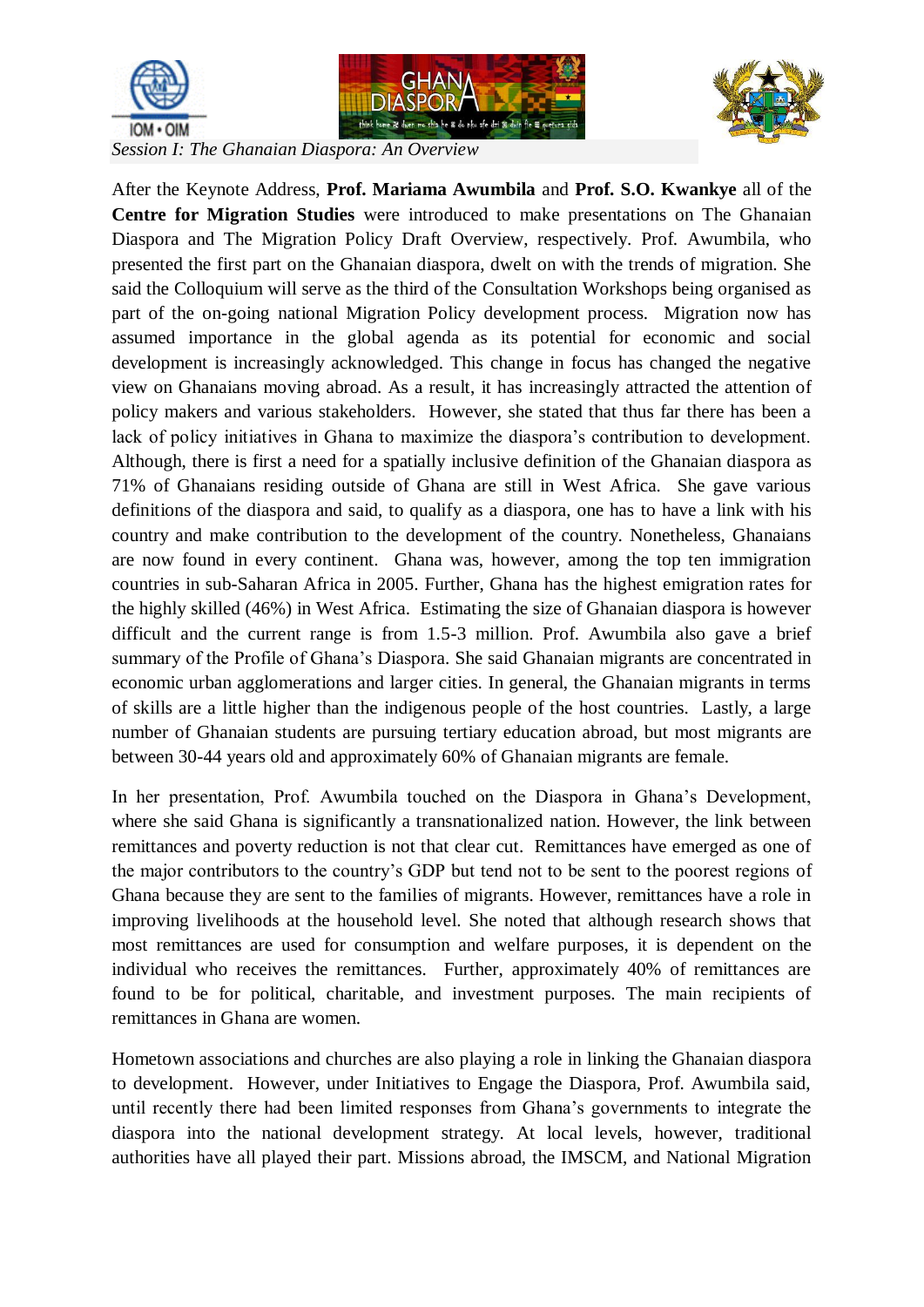





have all also formulated responses in the past. She was optimistic therefore that with the Diaspora Engagement Project, the MFA will be dealing more with the diaspora.

In conclusion she stressed that in strengthening government's engagement with the diaspora, there is a need to have improved data on migrants, the development of effective cooperation mechanisms, a focus on diaspora living outside the continent and the development of a comprehensive migration and diaspora policy.

During his turn, Prof. Kwankye took participants through the third draft of the National Migration Policy. He touched mainly on the Migration Trends and Patterns in Ghana as well as the Key Migration and Development Issues. According to him, since Ghana is becoming home to a large number of refugees, migration has become very critical. What the policy seeks to do therefore is maximize the gains of migration and reduce the costs and challenges of migration. The policy addresses both internal and external migration, in addition to the diaspora. He outlined the Key Migration and Development Issues as well as the respective Recommendations in addressing each key issue.

The policy addresses the following main issues that pertain, in some aspect, to the diaspora: migration of the highly skilled; low capacity of key stakeholders; poor funding of migration policies and programs; forced return, readmissions, and reintegration; poor collection and analysis of migration data; brain gain; student mobility; diversity of migration to new destinations; leveraging remittances; and harnessing diaspora resources for development. In regards to these issues, the policy targets the following: remittance costs; technological advances; removal of bottlenecks; opening of accounts in Ghana; registration of migration associations; and formalization of the working relationship between migrant associations and the government by designating a ministry to be assigned to overlook migration and diaspora policies, issues, and concerns.

He noted that during interviews with some embassies in Ghana, it was notable that the challenge that is being confronted the most, with regard to migration, is the issue of identification. The policy, however, proposes that a Migration Ministry is created in the longterm. Prof. Kwankye informed that during interactions with stakeholders in the Northern sector, the need came up to re-designate a ministry to deal with issues on migration rather than setting up an entire new ministry. In conclusion, he was hopeful that comments and suggestions on how the policy should be directed would come up in the colloquium.

After the presentations, comments and suggestions were invited from the participants. After several comments from various diaspora representatives, Prof. Kwankye stated that a parliamentary commission is not included in the institutional framework, but can be looked into. France could be an example for this. Mr Amegashie inquired about data acquisition, and Prof. Awumbila stated that the Ministry of Foreign Affairs and Ghana Immigration Services play a central role in data acquisition. Currently, this is compartmentalized but needs to be brought together. Where cooperation exists, it needs to be expanded. A government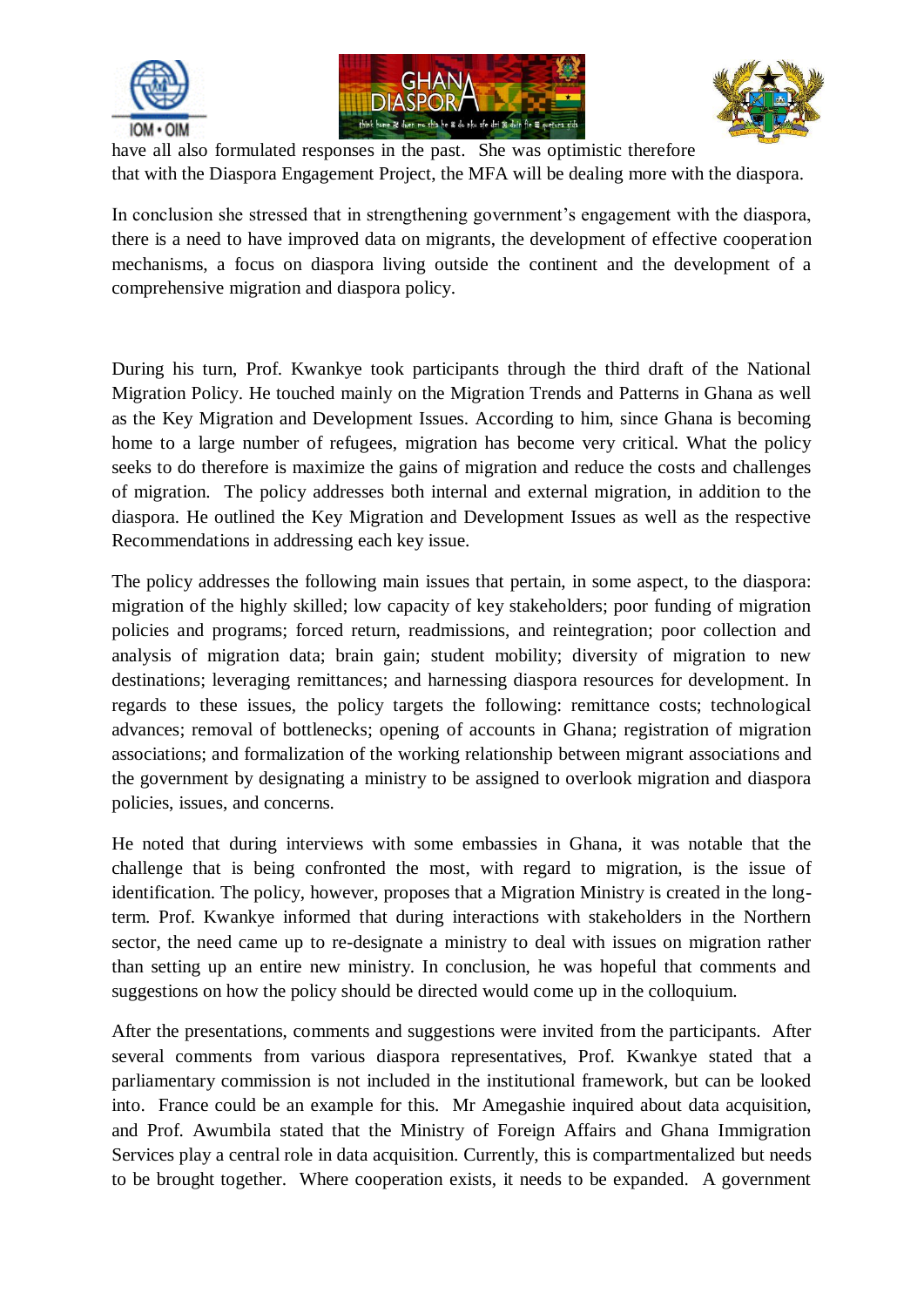





representative followed up by stating that the integration of all databases is currently being looked into in a pilot project that includes eleven agencies. Ms Epstein also mentioned that IOM is also working with the Ghanaian government on data management. Other issues raised by the diaspora representatives were the strengthening of the policy on investments for Ghanaians to improve the lack of information and communication; the need for a ministry on remittances and investment that is run by former members of the diaspora; and the need for a Diaspora Ministry to turn to when confusion occurs. Prof. Kwankye stated that as of now a commission is more politically and fiscally feasible than a ministry.

## *Session II: The Ministry of Foreign Affairs and The Ghanaian Diaspora: Protecting The Interest of The Ghanaian Diaspora*

**Daniel Dake, Union of Ghanaian Association in Germany (UGAG),** in his speech on the Protection of Ghanaians in the Diaspora stated that, the Anti-Migration Policy in Germany has compelled Ghanaians in Germany to form associations for the benefit of their home country. He stated that the multiplicity of organizations abroad is not bad unless the activities are not coordinated. He said that umbrella associations, however, fulfil common purposes of its member associations and promote investments to Ghana. He therefore suggested that government officials from Ghana, who travel overseas to interact with other government officials of the host countries, should on their arrival in these countries, take along on their tour, some representatives of the Ghanaian associations in those countries. He was hopeful that this will help build relationships that will strengthen the Ghanaian associations with their host countries.

According to him, these umbrella organizations give a formidable voice to the Ghanaian communities in the diaspora, hence the need for diaspora associations to network and come together. He also made mention of some challenges faced by Ghanaians in the diaspora as: rough treatment received by diaspora when coming home, high duty charges on goods sent into the country, and racism and discrimination in host countries. In addition, he drew attention to the pension, social security and insurance benefit challenges of the diaspora. He explained that most Ghanaian diaspora who retire do not have the luxury of coming home due to the lack of social security agreements between Ghana and the host countries. He petitioned the government to enter into bilateral agreements with host countries to resolve these issues since these pensioners could contribute significantly to the development of their home country. We might fall on these pensioners if we want to develop. In Germany, acquiring a Ghanaian passport is not an easy thing. He appealed to the Government of Ghana to give Ghanaian Embassy in Germany biometric machines to aid the process of providing applicants with biometric passports. He further suggested that the government institutes a Ghanaian diaspora day as well as enable the diaspora to elect their own representatives in the Parliament of Ghana. Additionally, a "Know Ghana Programme" should be instituted for the youth in the diaspora to send them a message that they are Ghanaian and important to Ghana. He concluded by saying that Ghanaians in the diaspora pledge their support to Ghana and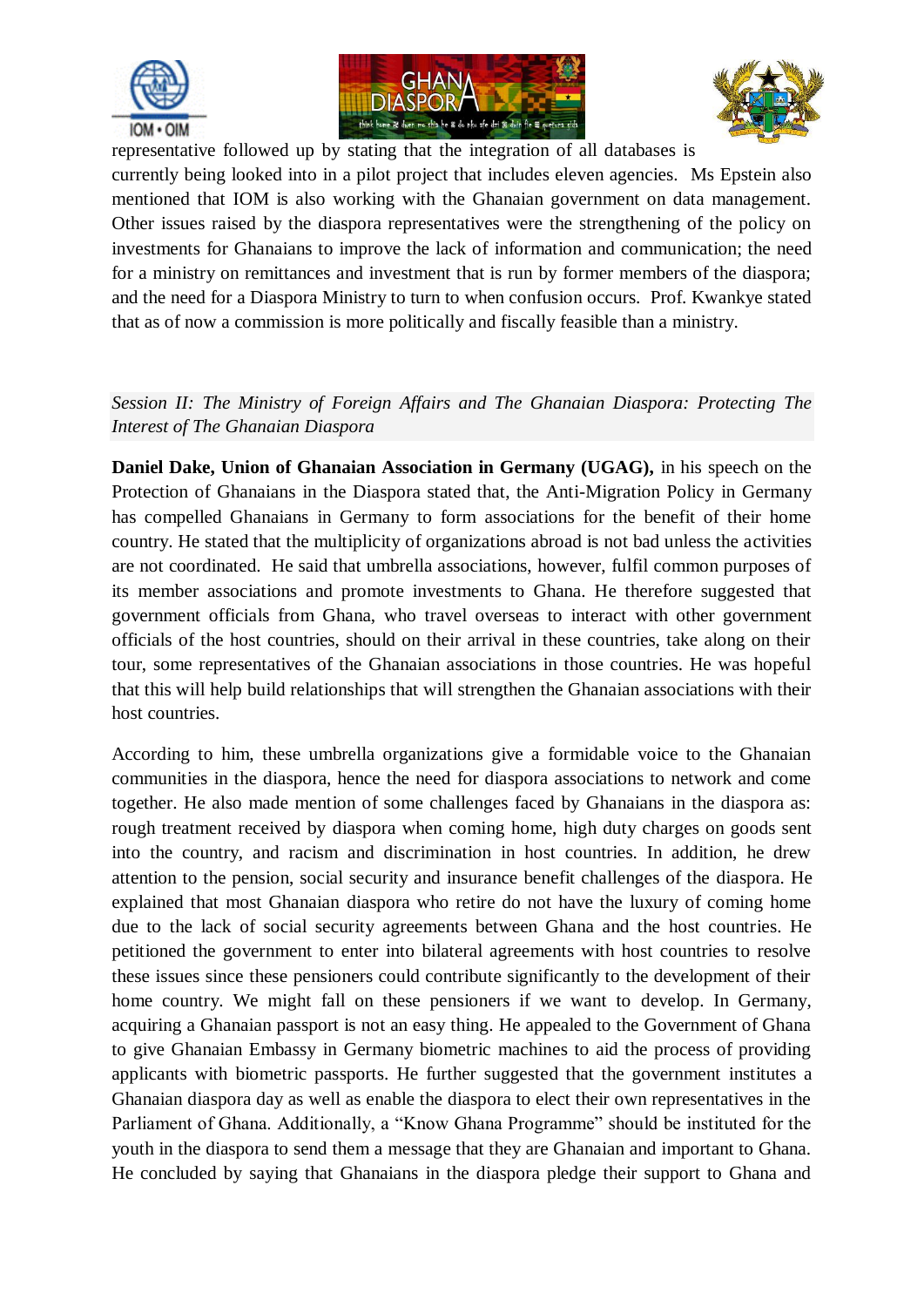





appeal that Ghanaians develop a new mind-set about partnership with the country's diaspora to help Ghana achieve its poverty reduction and millennium development goals.

**Mr Appreku, Legal and Consular Bureau of the Ministry of Foreign Affairs and Regional Integration**, before his presentation, acknowledged noting the concerns of participants from the diaspora. He assured them that things are being put in place to get biometric passports produced for Ghanaians at the various embassies and added that compatriots in the various embassies will be educated to see to the issue of double taxation. In his speech he stressed that the first step in strengthening diaspora relations is building trust and confidence between the government and Ghanaians overseas. He went further to give examples of the government's interventions thus far in situations pertaining to the diaspora. According to him, the Ministry is currently ensuring that Ghanaians who need to be repatriated are treated in a humane manner. Usually, the right procedures toward implementation are not taken by host countries whenever agreements are signed.

Concerning the hostility of Embassy officials, Mr Appreku said, the Ministry is organising orientation for its staff to ensure they deliver quality service. He, therefore, admonished Ghanaians in the diaspora not to stop with issues or complaints at the embassy level, but to go further in reporting to the superiors. He asked the diaspora to complain to someone above the official, or even the Ministry or Minister himself.

In conclusion, he encouraged Ghanaians in the diaspora to invest in the country, stating that The Investment Act is for Ghanaians as well, hence the need for Ghanaian investors to take advantage.

After the presentations, comments and suggestions were invited from the participants. Mr Pappoe suggested that the Ministry establishes a consulate in Seattle. Mr Amegashie also drew attention to the fact that most people who are referred to the embassies on investment issues do not get the information they want since the embassies are inadequately informed about these issues and more. He also stated that the U.S. needs more consulates or honorary consulates outside of New York, D.C., and Texas. Mr Acheampong of the Netherlands also, among others, suggested that it be included in the policy, the need to engage Ghanaian experts in contracts instead of foreigners, the need to have a policy that will enable Ghanaians in the diaspora return for voluntary knowledge and skill transfer, and also the need to have exchange programmes for the youth. Mr Mardah from the U.S.A. also suggested that leaders of the diaspora associations educate their members to extend the same civility they expect from the embassy staff to them.

*Session III: Partnership for Economic Growth and Development: Foreign Direct Investments and Remittances.*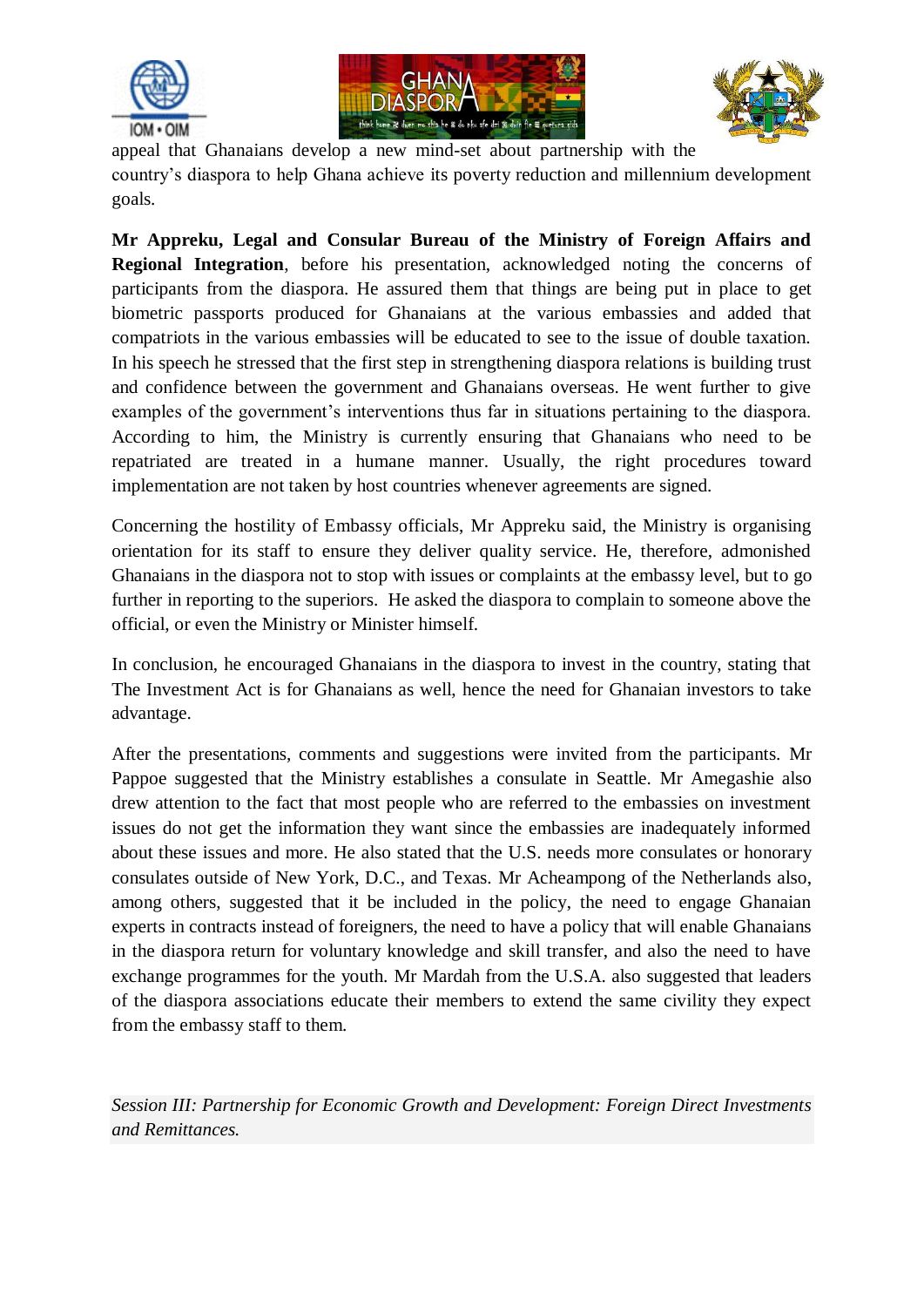





Prof. Awumbila who moderated this session, introduced **Mr Joseph Acheampong, Research Department, Bank of Ghana**, to give a presentation on Foreign Direct Investments and Remittances.

**Mr Joseph Acheampong** started by stating that, the Bank of Ghana regulates all the banks in Ghana and receives reports on remittances. He explained, briefly, the remittances trend in Ghana so far, which show that remittance flows have grown rapidly in recent years. Further, for Ghana, sometimes remittances have exceeded the inflow of foreign direct investments and at other times have not. This relationship fluctuates despite remittance levels being fairly stable. The government now considers remittances to be an important source of foreign exchange inflows and remittances now are perceived to be an important anti-poverty tool and item to gauge economic growth and development. Around 2005, the ratio of remittance-toexports of goods and services and the ratio of remittance-to-GDP decreased due to the discovery of oil in Ghana.

He also showed the demographic perspective on remittances and outlined an array of demographic characteristics that are known to be associated with remittances and noted that 'Income' is recognized as the primary determinant in all remittances. He also outlined factors that influence the remitter's choice between the various channels of fund transfers. On the concepts and measurements of remittances, he noted that not all transfers are remittances. He explained that remittances consist mainly of funds and non-cash items sent in by migrants. In conclusion, he informed that a National Remittances Credit Registry (NRCR) is currently being established as a pilot project to assist the government in enhancing service delivery and development outcomes in relation to remittances. The NRCR will include an e-platform of a centralized database that compiles national remittance flows. However, he stated that other complementary policies are needed.

**Dr. Richard Adjei, Ghana Investment Promotion Centre (GIPC),** gave a presentation on GIPC's Relationship with the Ghanaian Diaspora. He said GIPC, which was re-established in 1994 under the Act 478, seeks to promote, facilitate and encourage investment in all sectors of the economy with the exception of core mining, petroleum exploration and free-zone activities. He outlined the sectors for investment which included Agriculture and Agribusinesses, Manufacturing and Industry, Tourism, ICT, Energy, Mining services (Logistics, Transport and Catering), Infrastructure, Financial Services, and Oil and Gas, among others.

He also outlined the processes involved for one to relate to the centre as: Development of proposal(s), Registration of business at the Registrar General's Department, Registration with GIPC and Registration with other applicable institutions. He explained that, registration with GIPC is subject to renewal every two years and free for local companies. According to him, when one registers his business with GIPC, he gets the advantage to clear most of his goods for free. In relating to the diaspora, GIPC has established a Non-Resident Ghanaian (NRG) Secretariat that offers non-resident Ghanaians a point of contact. In addition, the centre also embarks on institutional missions and interacts with the Ministry of Foreign Affairs. He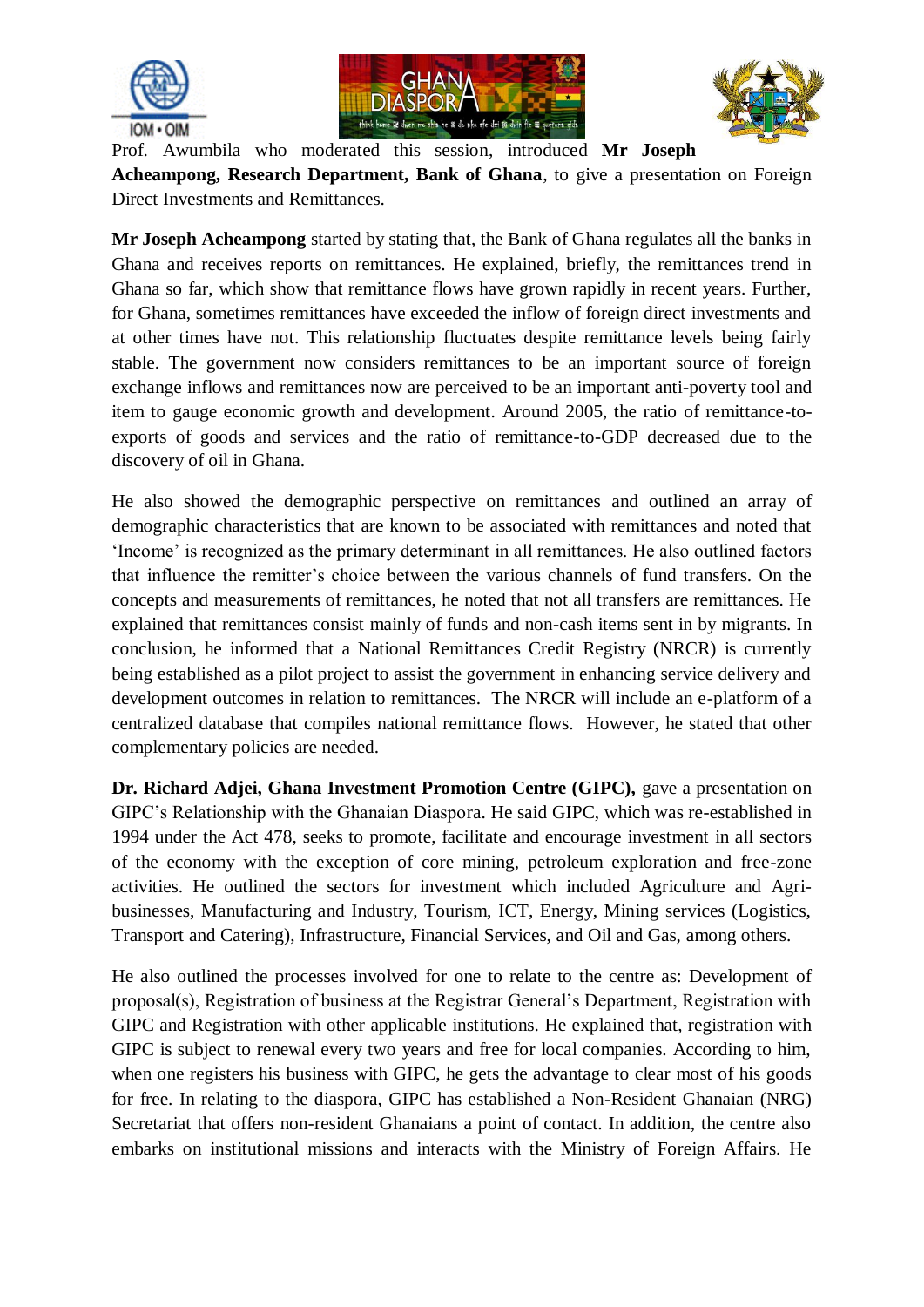





concluded by pledging GIPC's support to make available all that it can offer in making the Diaspora Engagement Project proactive.

**Mr Toni Kofi, Representative Council of Ghanaian Organizations in the Netherlands (RECOGIN)**, in his presentation said, it is not institutions that deliver but individuals. He advocated the need for all Ghanaian diaspora groups to come together to form one umbrella group. The question he posed was, "Who takes the initiative"? According to him, many Ghanaians in the Netherlands are thinking of coming back home but are uncertain of the outcome of their decision. He therefore charged participants and the MFA to, at the end of the colloquium, come up with a system where monies can be transferred and charged only 2%. He also suggested that the five countries represented could come together and concentrate on food security thus food production and processing in Ghana as a way of contributing to the development of the country. He concluded by urging participants to challenge themselves to come up with concrete solutions to the problems faced by the diaspora and not merely discussing them.

After his speech, some comments and suggestions were raised by participants. Mr Isaac Acheampong suggested that Bank of Ghana should take some initiatives, like setting up a Diaspora Investment Fund and make all diaspora shareholders. Mr Dawson also drew attention to the fact that one reason charges on remittances are very expensive is due to the lack of competition and suggested that Bank of Ghana involves other traditional institutions. Mr Mardah also commented that each country has its own regulations and laws, hence the need to look at the laws that guide money transfers in the host countries. He also informed participants that he has, together with some Ghanaians in the U.S., come up with a licensed credit union and are currently looking for possible investors who are interested to be part.

Prof. Awumbila also suggested that since there a lot of key personnel participating in the colloquium, it would be helpful to come up with some solutions right away.

Day2:

*Session IV: Addressing the Challenge of Dual Citizenship, Immigration and Residence of The Ghanaian Diaspora.*

Mr Tsatsu Dawson, after welcoming participants to the second day of the colloquium, informed that participants are privileged to have two important officials in the persons of Mr. David Agorsor of the Migration Unit of the Ministry of Interior and Dr. Prosper Asima of the Ghana Immigration Service to make presentations on various topics. In addition, there will be a presentation from Mr Kwao Amegashie of the Ghana Association of Minnesota.

**Mr David Agorsor, Director, Migration Unit, Ministry of Interior**, who made a presentation on the Challenges of Dual Citizenship, started by explaining what dual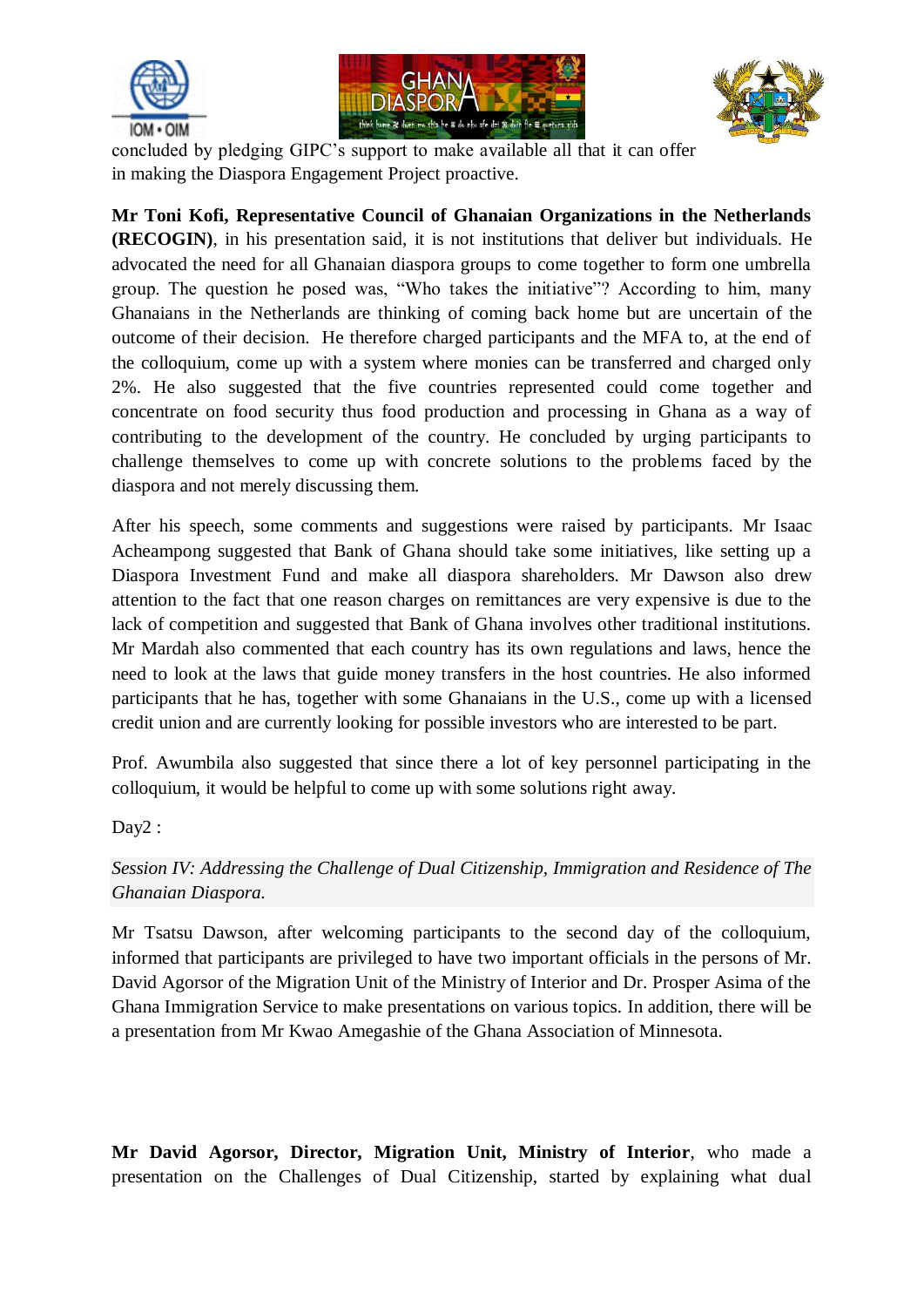





citizenship is and the circumstances surrounding the implementation of the

Dual Citizenship Act, which regulates dual citizenship. He noted that Section 17 of the Ghana Immigration Act, which talks of the right of abode, seems to be an alternative to the dual citizenship. He explained that before January 1997, there was nothing on dual citizenship. If one was a Ghanaian and acquired another citizenship, other than through marriage, then that one ceased to be a Ghanaian. The dual citizenship law was, however, passed on16 December 1996 but came to effect from the  $1<sup>st</sup>$  January 1997. This law stated that a citizen of Ghana may hold the citizenship of any other country in addition to his Ghanaian citizenship. This means that one has to be a Ghanaian in the first place in order to apply for dual citizenship. Previously these were not taken cognisance of. Dual citizenship was given to anyone who applied for it. The law later, was interpreted to mean that one who acquired citizenship before  $1<sup>st</sup>$  Jan 1997 is disqualified for dual citizenship. With concurrent birth also, one was as well not qualified. In this light, when a Ghanaian marries a foreigner, irrespective of where their child is born, the child automatically has two citizenships. When these short falls were detected, the then Minister of Interior wrote a letter to Parliament and the Constitutional Review Commission to look into the law. The Ministry was also taken to the Supreme Court by an individual who wanted an interpretation of this law. Mr Agorsor read to participants the Supreme Court's judgement on the issue. The judgement now qualifies all those who acquired the Ghanaian citizenship before 1997 for dual citizenship. He added that the Supreme Court's judgement on  $22<sup>nd</sup>$ May 2012 will be soon put in operation to cancel the previous laws.

Mr Acheampong from the Netherlands asked if this allows one an access to a passport. Mr Agorsor in his answer indicated that he was not too sure of the full implications of the judgement. Further, it was mentioned by the representatives from Germany that some countries do not allow dual citizenship and that to become a citizen in their host country they have to denounce their Ghanaian citizenship. Mr Agorsor responded by explaining that the new law, once enforced, will still consider people in this type of situation as Ghanaian and they will still be eligible for dual citizenship. It was also mentioned that dual citizens cannot vote or hold public office.

**Dr. Prosper Asima, Assistant Director, Ghana Immigration Service(GIS),** who made a presentation on Immigration and Residence of The Ghanaian Diaspora, started by noting that his presentation is a continuation of Mr Agorsor's presentation. This he explained was because GIS falls under the Ministry of Interior. He explained the two types of citizenship: Formal and Substantive Citizenship. He said, as a security officer and a researcher who has looked through political, civil, social, cultural and gender rights, dual citizenship is one of the ways of managing multiple identity. Furthermore, he stated that dual citizenship is one way for the diaspora to feel inclusion in both countries. He also informed participants that efforts are underway to ensure that the right to vote is granted to Ghanaians in the diaspora. He added that whatever rights one has, determines his relation to the state. According to Dr. Asima, indefinite residence, right of abode, dual citizenship among others, help one to move freely in the country. Since most Ghanaian diaspora want complete freedom of movement,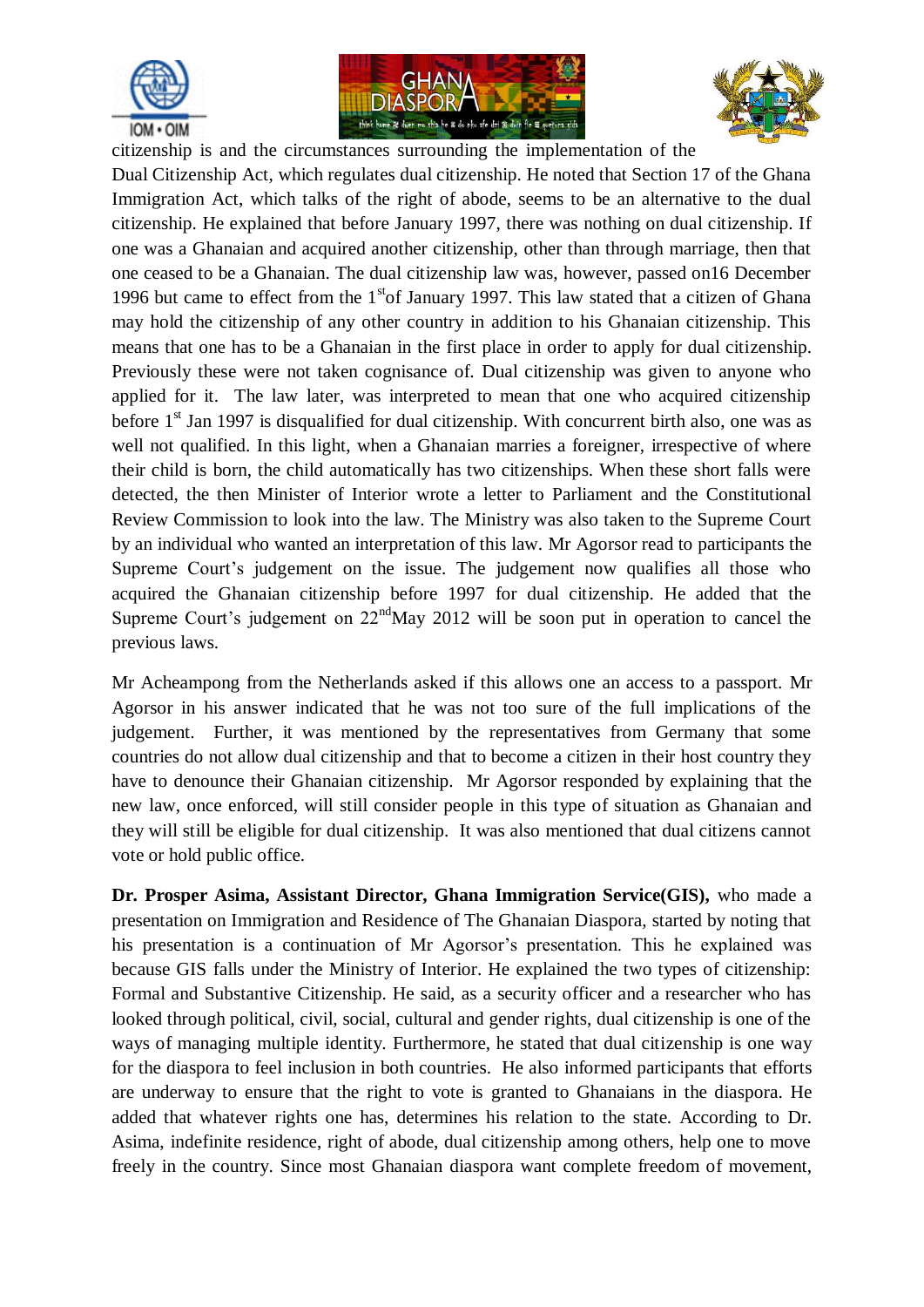





GIS as a government agency, ensures effective implementation of all laws related to migration. In furtherance, Dr. Asima listed a number of regulations GIS works with and noted that GIS gives some privileges and considerations to Ghanaian nationals. For example, Ghanaian nationals with foreign passports can apply for residence permits in their own rights whereas foreigners cannot apply in their own rights except applied for on their behalf by a company or an institution they are to work with. In addition, the fee for Ghanaians applying with foreign passports is GhȻ50 without need to supply police and medical reports as compared to foreigners who are charged GhȻ500 and in addition, are required to submit police and medical reports. He noted that Ghanaians with foreign passports are never returned even if they do not have visas. However, he stated that the diaspora is not exempt from a visa and even emergency visas. He mentioned that the Ghana Immigration Services is planning to write the airlines about this. With the Rights of Abode, no evidence of financial standing is required of Ghanaian nationals as compared to foreign nationals and once acquired, one's dependents benefit from it automatically. He was of the view that the gap between Ghanaian diaspora and citizens should be narrowed. He added that all over the world, since this issue of the diaspora is quite new, the colloquium is a practical way to know what the diaspora need and feel.

Dr. Asima also reacted to a few comments and suggestions raised by participants during the previous day's session. Concerning the suggestion that a different queue be made for Ghanaians with foreign passports at the country's entry points rather than they queuing with foreigners, he said the present situation would be reviewed to see if a separate booth could be created for Ghanaians with foreign passports. Also on the issue of allowing the diaspora to enter into politics, he was of the view that it will not be a simple decision since the issue of allegiance is very critical in this issue as well as the question of public interest. Since there are implications, the bigger picture should be looked at. He cited the example of the Serbian coach and Black Stars at the 2010 World Cup where Ghana had to play against Serbia and appealed to participants to be open in such discussions and detach emotions. He concluded by urging participants to visit the GIS website: www.ghanaimmigration.org to find more information on the service.

**Mr Kwao Amegashie, Ghana Association of Minnesota** was the next to make a presentation. His presentation was based on interactions with members of his association. Before his presentation, he noted that two of the areas he was about to tackle have been dealt with in the earlier presentations. He said his presentation will, however, be on interaction with the police and interaction with government bureaucrats. He also noted that it was his first time hearing of the Rights of Abode as presented and clearly there is confusion on how to be granted right of abode amongst the diaspora. His question therefore was: Should the Right of Abode be asked for at the airport? On the Supreme Court's ruling on the dual citizenship law, his opinion was that once the Supreme Court has come out with the judgement its application should be immediate.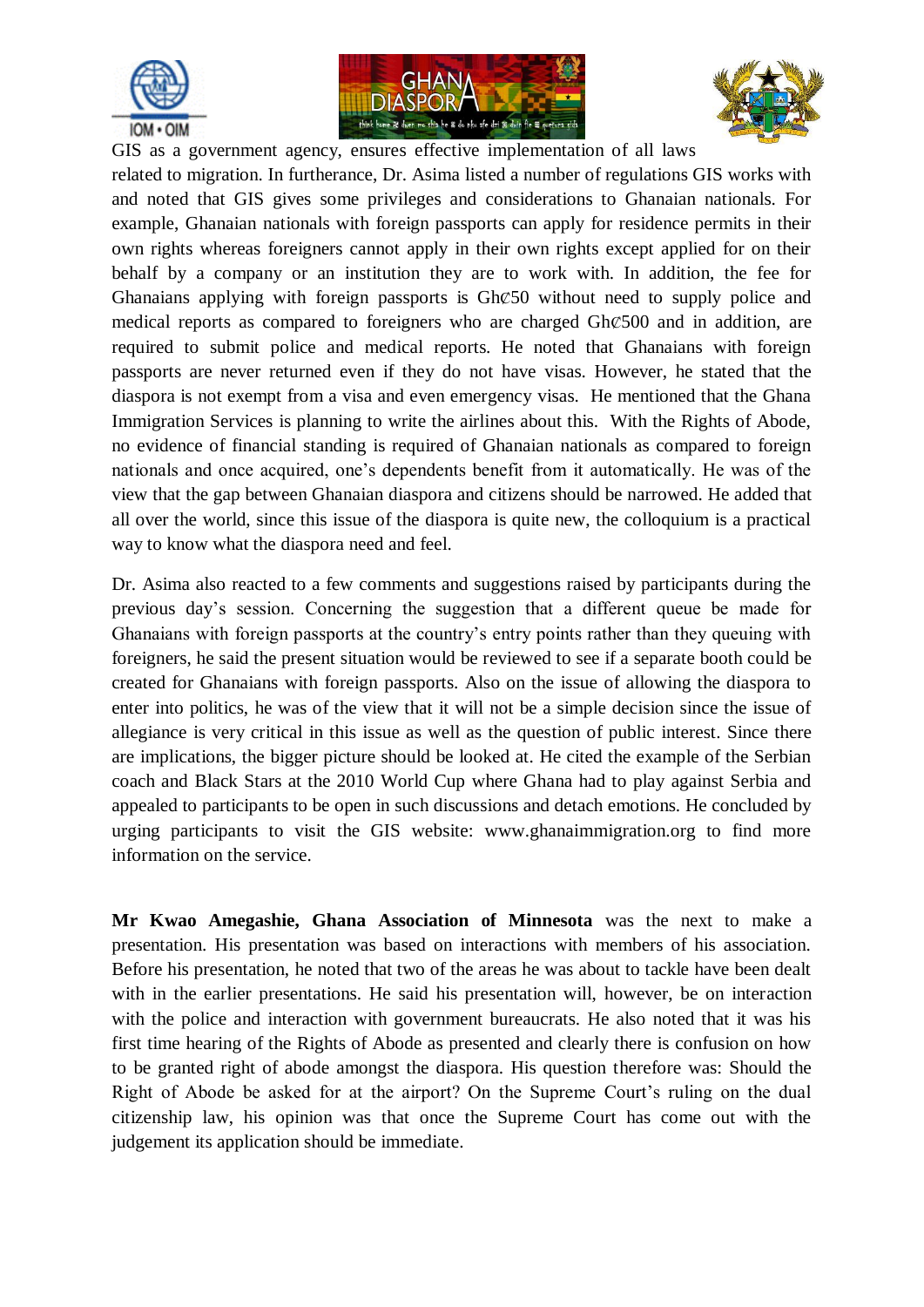





On interaction with the police, he said, international drivers' licences,

although globally accepted, are usually not recognized and seized by the police in Ghana. The only answer the police give for their actions is that international drivers' licenses do not work in Ghana. Ghana is the only country that does not accept another country's driver's licence from a person who is not going to stay for long.

On the issue of Government Bureaucracy, Mr Kwao noted that the initial interest of government officials in every business or project is what they can personally get out of them; the frontline officials being the guiltiest of this act. According to him, consistent and correct information in Ghana is not readily accessible. Most information seen online is not practicable. He recommended that with the advent of internet, forms for all sort of applications should be put online and be paid for when properly completed only.

In conclusion, he recommended that citizens should be educated to ask for citation anytime been stopped by the police.

After his speech, some comments and suggestions were raised by participants. Issues discussed between the diaspora representatives and the presenters covered the right of abode, fingerprinting at the airport, and the issuing of dual citizenship. For right of abode, the diaspora were told that it requires a letter of sponsorship, correctly completed application, a passport, and fee and that from submission to issuance, the length of time should not take more than a month. Regarding dual citizenship, embassies cannot issue dual citizenship under the current law. Rather, missions abroad have the applications for dual citizenship, but the Minister of Foreign Affairs in Ghana has to issue it. However, this is disputed by some and is a legal issue.

## *Session V: Diaspora Participation in National Processes and Dialogue.*

The moderator for this session, Dr. Adjei introduced Mrs Mary Mpreh to make the next presentation.

**Mrs. Mary Mpreh, National Development Planning Commission (NDPC)**, who made a presentation on Diaspora Participation in National Processes and Dialogue started by stating that effective dialogue is powered by communication. According to her, the objective of the decentralisation process is to bring Government to the doorstep of the citizenry. The three key acts that the decentralized planning system works in are: Act 479 (1994) that sets up the

NDPC as the Apex Body for Coordinating Development Planning in Ghana, Act 480 (1994) the Planning System Law and the Civil Service Law (327) that spells out functions of Ministries.She briefed participants on the composition and mandate of the NDPC. Among NDPC's key mandate is to advise the President on development planning policy and strategy and keep under constant review, national development plans. In this, all stakeholders, public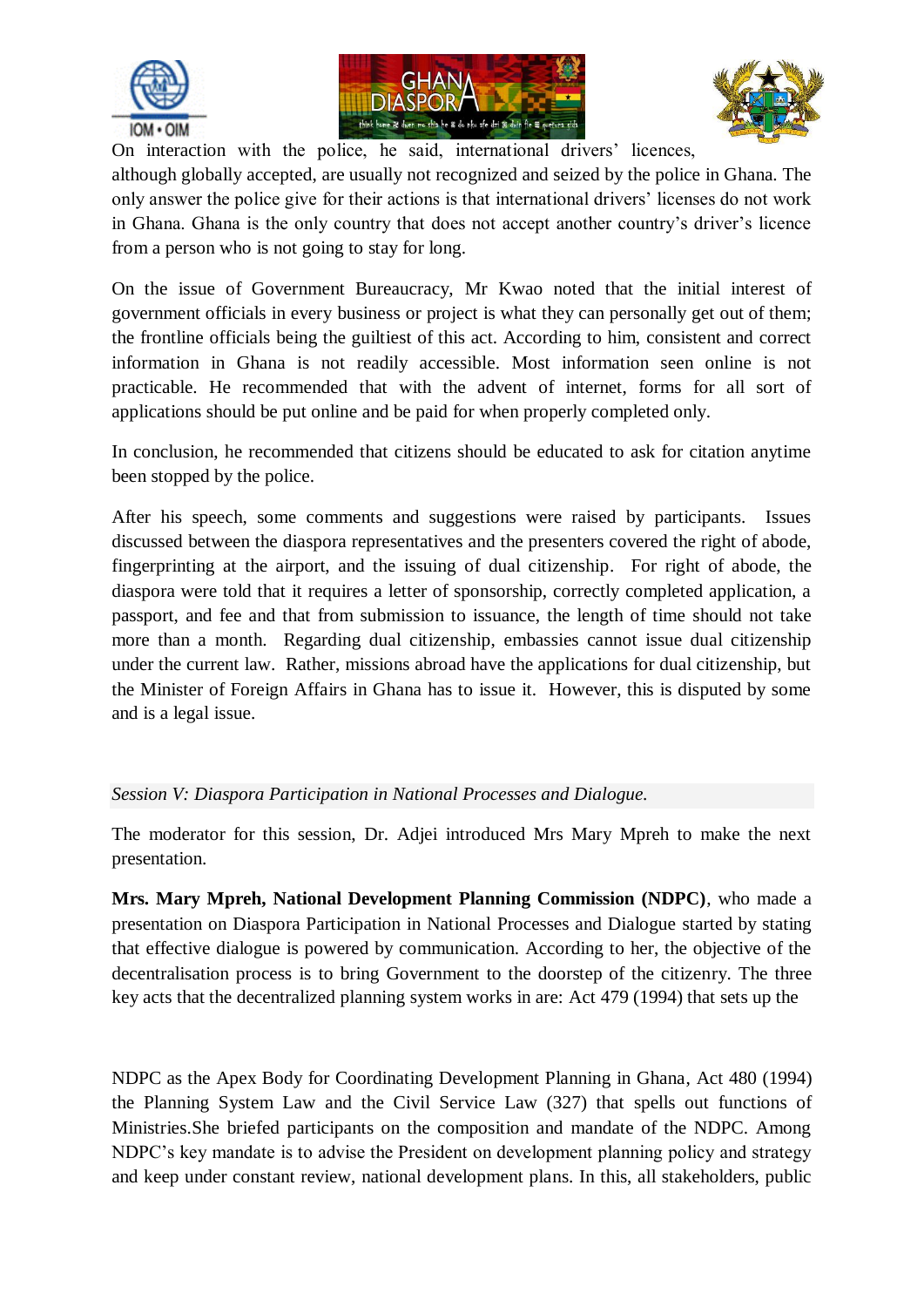





and private, of the NDPC are to be represented in the formation of the National Development Framework at the sector, district, and monitoring and evaluation levels. It is therefore within its mandate to look at what is happing in the colloquium and recommend to the government. NDPC also has coordinating mechanisms. It works through Planning units, Ministries Departments and Agencies, District Assemblies, Private Sector, Research Institutions, Policy Think Tanks and Civil Society Organisations (CSOs). NDPC also develops broad development policy framework for the country. She said, since Ghanaians in the diaspora are critical for Ghana's development by rights as citizens and as part of the national resource. The question then is how to engage diaspora participation and dialogue. She stated that the diaspora equals the  $11<sup>th</sup>$  region of Ghana and has been in involved in development in various ways, but in particular with the Ghana Poverty Reduction Strategy through consultations. However, according to her, the diaspora should be involved in policy formation and reviews in regards to development through commission and crosssectoral planning groups of the NDPC and their chosen sectors and levels. The diaspora can be engaged at the NDPC and the Ministerial level. Past engagements with the diaspora have revolved around: Ministry of Foreign Affairs and Regional Integration engagements through consular and other services, Presidential visits and engagements, consultations around the Ghana Poverty Reduction Strategy, constitutional review process and investment expos. Paramount among the challenges NDPC has in dealing with the diaspora is lack of coherent institutional mechanism for both engagement and feedback, lack of coherent legal framework and representation and lack of a coherent Diaspora Policy and a strategic framework for engagement. She emphasized that information is VERY critical to effective dialogue. Some of the recommendations outlined in the presentation in addressing these challenges are the need to develop a Diaspora Policy and Engagement strategy for the country, the need to address information asymmetries through the diaspora's own organisational and communication capacities and the need to have diaspora representation on NDPC's Commission. She also suggested the need to give time frames to activities and proposed that the Diaspora Engagement Project should be linked to the NDPC website. She concluded by stating that the only true test for accountability will be to track and evaluate results.

**Dr. Raymond A. Atuguba, Faculty of Law, University of Ghana,** was next to make a presentation on Diaspora Participation in National Processes and Dialogue: The Case of the Constitution Review Commission. He said IOM's Diaspora Engagement Project has targeted five of the 6 countries that the Constitution Review Commission (CRC) targeted for its Diaspora consultations. The only country that was left out was Canada, which he did not think was a coincidence. According to him, Ghana's nationality laws do not include nationality by birth, but only prescribes citizen by parentage and other means.This therefore means that if the law is applied strictly, there will be no Ghanaian found. The Supreme Court has, however, recently clarified that one does not need a dual nationality card to be a citizen of Ghana: Kweku Asare v. AG SC Writ No. J1/6/2011. Since there are 7.5 million estimated Ghanaians abroad, it is important to engage them. In addition, there are knowledgeable and experienced Ghanaians in the diaspora as well as Ghanaians who are intensely engaged in Ghana's politics, economy and society of their home country. Therefore, planning is not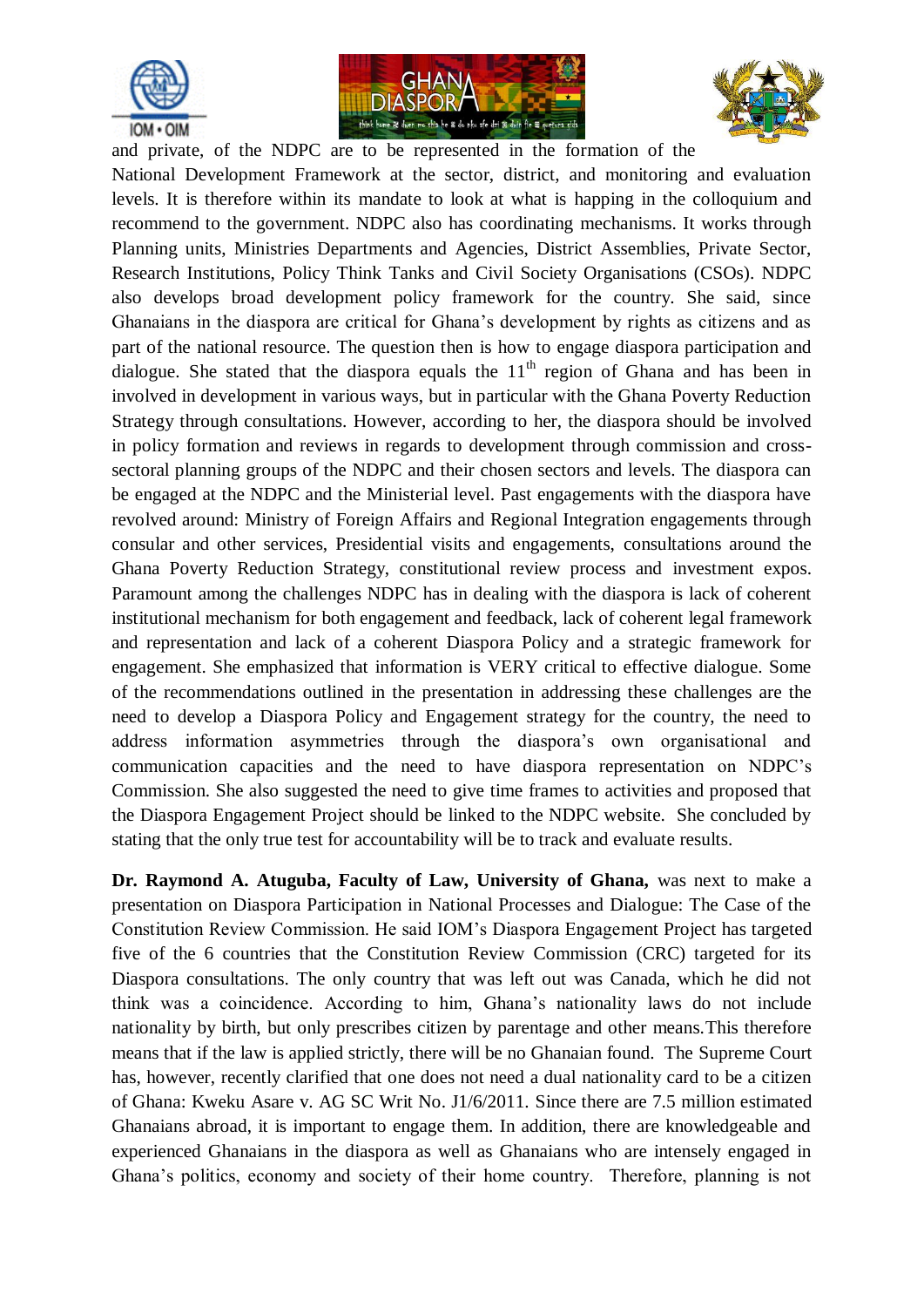





credible unless they are consulted. The criteria used for choosing diaspora sites for the CRC's consultation was: Estimated population of Ghanaians there, Number and availability of Ghanaian experts living in the country, Capacity of Organizations of Ghanaians there and of the Embassy officials to mobilize citizens for consultationsand Security considerations.

After the consultations, which seemed to align with discussions at that point in the colloquium, some of the submissions made were the need to create a Ministry for Diaspora affairs to respond more promptly and effectively to the needs of Ghanaians in the diaspora. All the recommendations were at the constitutional, legislative, and administrative level. The CRC also made some important findings and observations: "A distinct feature of the consultations with Ghanaians living abroad was that they concentrated on their specific concerns, although there were significant proposals from them on the reform of many other aspects of the 1992 Constitution. Their specific concerns related to issues of dual nationality, facilities for investment in Ghana, facilities for integration back into the Ghanaian community, their eligibility to vote, and their eligibility to hold public office in Ghana." The findings that led to these recommendations include the fact that the Commission discovered that the under-enforcement of the voting rights of Ghanaians living abroad also deviates from values and ideals underpinning the Constitution. He stated that the diaspora was not very satisfied with the recommendations overall, but they must closely read all the findings and observations that led to the recommendations. The Commission acknowledged that there may be practical challenges in accommodating Ghanaian residents abroad and prisoners to vote. There could, for instance, be challenges in determining the constituencies to which Ghanaians abroad and prisoners would cast their votes for. If they were to apply their votes to constituencies of their previous abodes or their hometowns, the Electoral Commission (EC) would be presented with immense logistical, financial and administrative nightmare in printing ballots papers for all 230 constituencies for as many polling centres as will be required to ensure that all qualified persons are able to exercise their franchise. Even more serious will be how to ensure that prisoners and Ghanaians abroad receive the campaign message of candidates for elections. Dr. Atuguba outlined a few things to be reflected upon, including the fact that Ghanaian officials usually forget the diaspora when designing consultation strategies. When cost savings are to be made in cost of consultations, diaspora consultations are often first to go. There are cheaper ways of having diaspora consultations; however, the state of preparedness of diaspora for consultations is critical. The reason for consulting is to conduct the experiential and expert knowledge of diaspora into policies and laws as well as programmes and projects in Ghana. It is also important to have the capacity and mechanisms for understanding the concerns of diaspora and articulating them effectively.

**AL haji Mohammed Mardah, National Council of Ghanaian Associations, Inc. (NCGA)**  spoke from the perspective of Ghanaians in the New York. He said although he attended the consultation workshop of the CRC in New York, he did not have the opportunity to look through the documents before the consultation. He said one of the key things in engaging the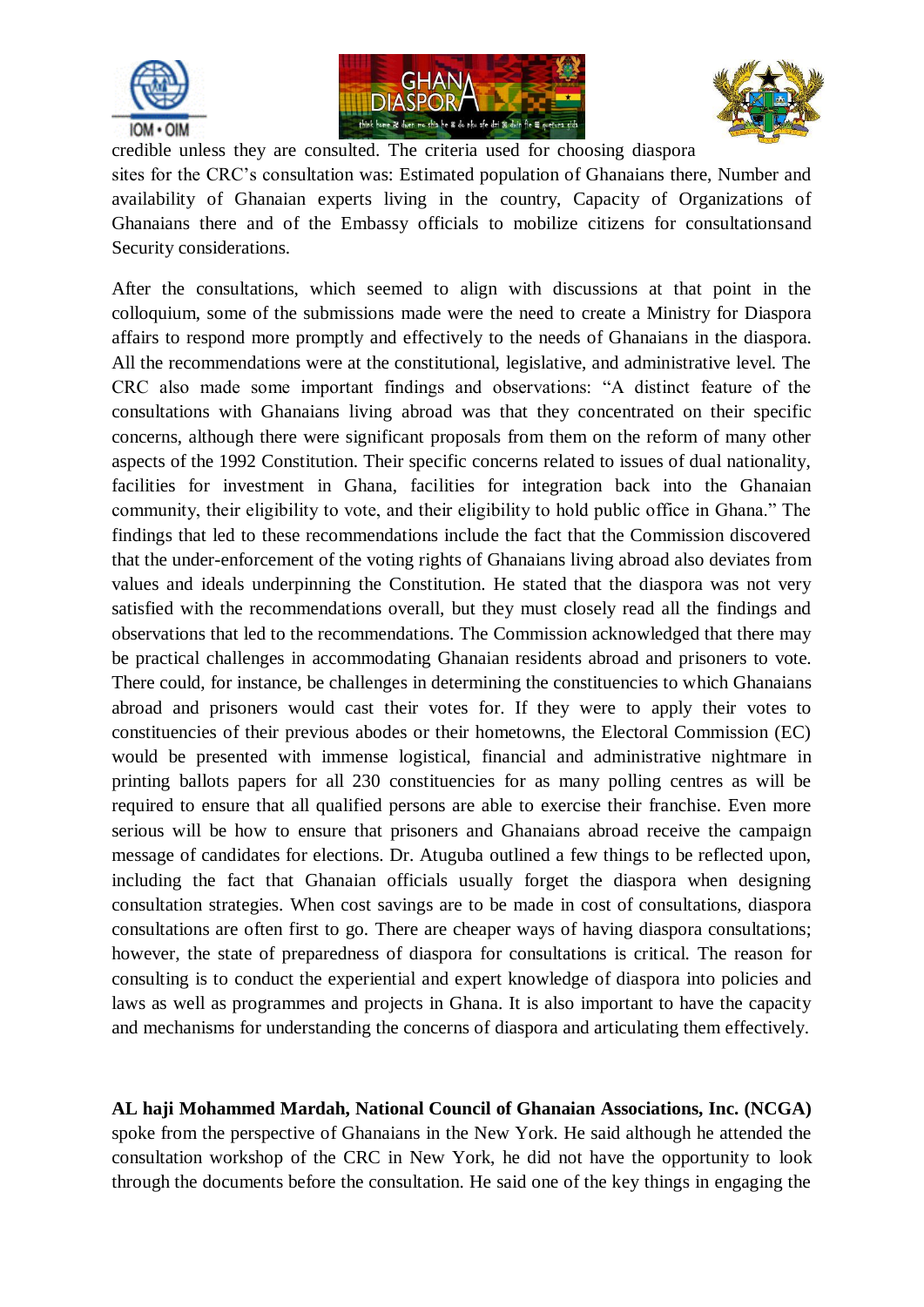





diaspora is building trust. He said the first engagement of his association was through interacting with government officials that came to New York. He said the National Council of Ghanaian Associations in the New York was one of the organizations that spearheaded the dual nationalism law. Again, the right to vote was spearheaded by two Ghanaians in the New York. He was glad the Supreme Court has made a move on that law. AL haji Mardah recommended that in addition to setting up a Ministry for Diaspora Affairs, there is a need to lobby by identifying parliamentarians who are supporting diaspora issues and support them and, on the other hand, raising opposition against those who are against diaspora. Again, regarding diaspora coming together, he said it is worth noting that it uniting at larger levels comes with challenges. He informed that in New York there is an on-going push for an International Organisation for Ghanaian diaspora. In concluding, he stated that to engage the diaspora, there is a need for a representation on the National Migration Commission. This, he said, will help to articulate the diaspora's point of view.

Dr. Richard Adjei, who moderated this session, invited precise questions and contributions from participants. Dr. Doku of the Mental Health Educators in the Diaspora commented that before trust comes there should be commitment followed by communication and listening with the intent to understand. He said, regarding the CRC's consultations, mental health professionals in the diaspora were not contacted. He also wanted to know how the Ghana Shared Growth and Development Agenda could be linked to remittances and when the Mental Health Law was going to be passed. Dr. Doku also stated that the government should link the diaspora and remittances to the poverty reduction strategy. Dr. Atuguba reacted by saying that he believes a consultation strategy should to be designed before embarking on consultations. Concerning the Mental Health Law, he was of the view that there is a need for a standard operating practice for all the laws, not only for specific laws. For example, there could be a place online where draft legislation could be read and where diaspora with expertise on the topic could input comments.

Mrs. Maame O. Akumeah of the MFA also suggested that the diaspora associations arrange with the MFA for video conferences if they want government to take part in their meetings. She also informed that a lot of services have been put online to help diaspora engage and assured participants that addresses to these services will be made available to them.

Another major issue discussed was the youth, which was initially mentioned by Mr Richard Tandoh. He mentioned that the youth need to be engaged more and shown the vision for Ghana more explicitly as the aspect of marketing the Ghanaian culture and vision seems to be missing. Further, the youth cannot just be talked at. He stated that the youth want to challenge and truly have a conversation with the government and not be told what they want to hear, and then be expected to buy into it. They also do not need to be impressed with high officials. He said it would be okay seeing younger officials from time to time come to visit and talk with them. AL haji Mardah agreed and stated that, in general, there is a need to go beyond consultations with the diaspora and let them consult the government in their areas of expertise.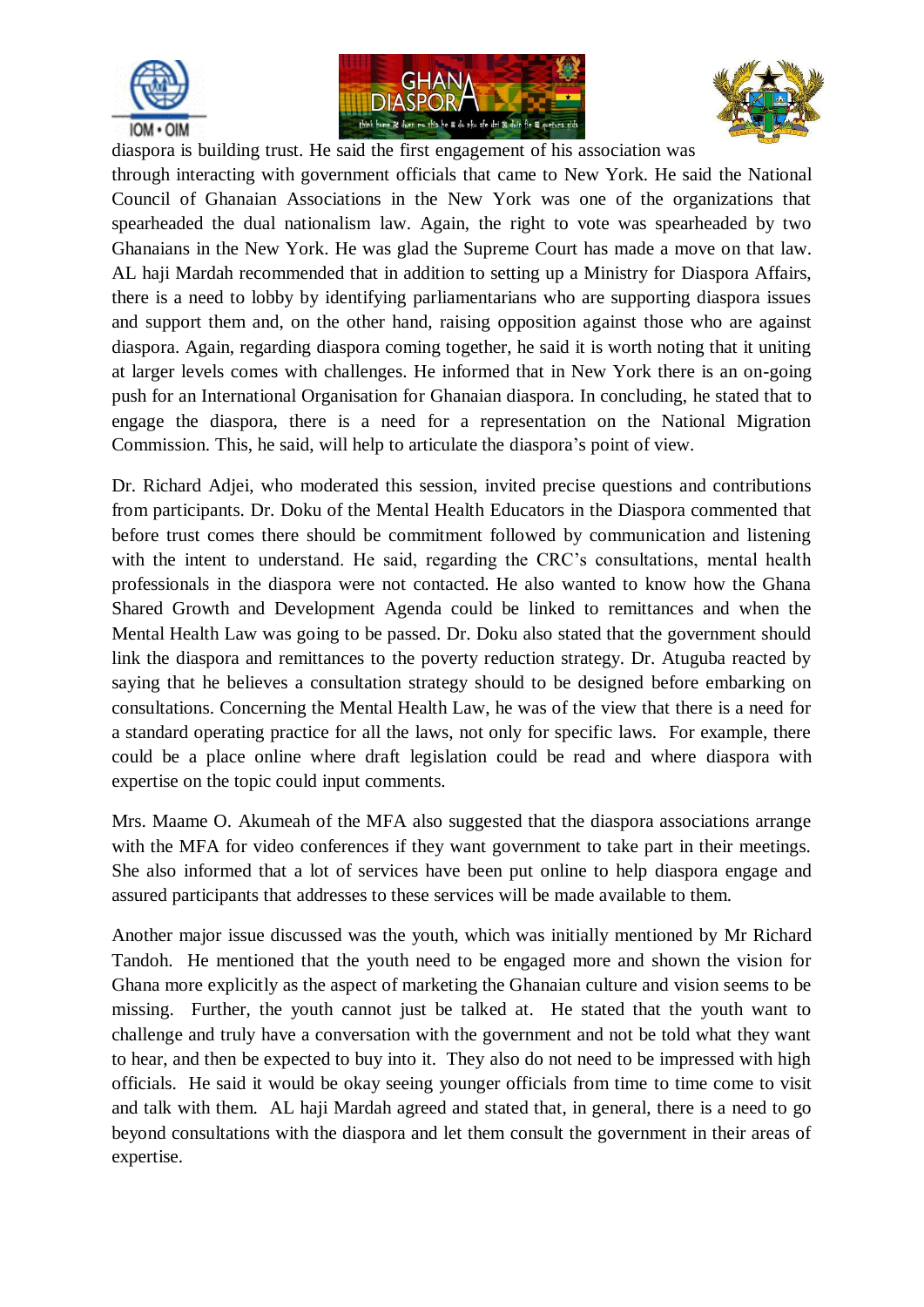





*Session VI; Charitable Giving and Humanitarian Assistance: Understanding the Context: Project Management and Implementation in Ghana.*

Mr Tsatsu Dawson, who moderated this session, introduced the session by stating that understanding the local context is a prerequisite of the successful implementation of projects. He informed that the session will discuss some of the challenges that diaspora associations face when they attempt to undertake projects. It will also look at the local context and what is required for a successful implementation of programmes. The discussions will also look at building successful local partners for development and seek to explain the criteria, procedures, mechanisms and requirements for charitable giving and humanitarian assistance provided by the diaspora.

**Mr Larbi–Siaw, Ministry of Finance and Economic Planning,** who was first to make a presentation under this session, outlined some incomes that are tax exempt in Ghana. These included income of a local authority, income of a person receiving instruction at educational institution from a scholarship, exhibition, bursary or similar educational endowment, industry concessions: income of a person from a farming business in Ghana and the first 3 years' income of a company in a processing business.

Regarding custom duties, he said tax exemptions are given to charitable organisations for charitable purposes. Again under recommendations from appropriate ministries, import duties, import sales taxes, import excise duties can be exempted. For an organisation to be eligible for tax exemption, it has to be properly registered and the items being sent have to be approved by the appropriate ministry concerned. An institution or organisation can sign a contract with the government for the period those reliefs are wanted. Once approved by government, import duties, import excise duties among others will be free. An institution could also go to the appropriate ministry and prove that it wants exemptions. This, however, should be started early. If a charitable organisation makes money outside its social activities or strays to commercial business, its corporate tax will be 25%. Organisations that deal in natural resources, oil and gas are taxed 35%. A rebate of 2.5% is available for firms listed on the stock exchange. He gave the breakdown of the valued added tax as: Basic rate  $-10\%$ , Get fund- 2.5%, NHIS – 2.5%. With Valued Added Tax (VAT), exports and pharmaceutical products are zero rated. In order to allow companies to compete, the VAT on basic raw material is reduced to 5%.Tax exemptions are also given for vehicles not exceeding Ghc $20,000$  for doctors, officials working in government approved hospitals and institutions, lecturers and senior staff of the university.

**Dr. William Brown, Adventist Development and Relief Agency (ADRA),** was next to make a presentation on the experiences and activities of ADRA. He explained that ADRA is a global humanitarian organization established to do humanitarian work in 120 different countries. In Ghana, it is in all the 10 regions. It was started in 1983 as Seventh Day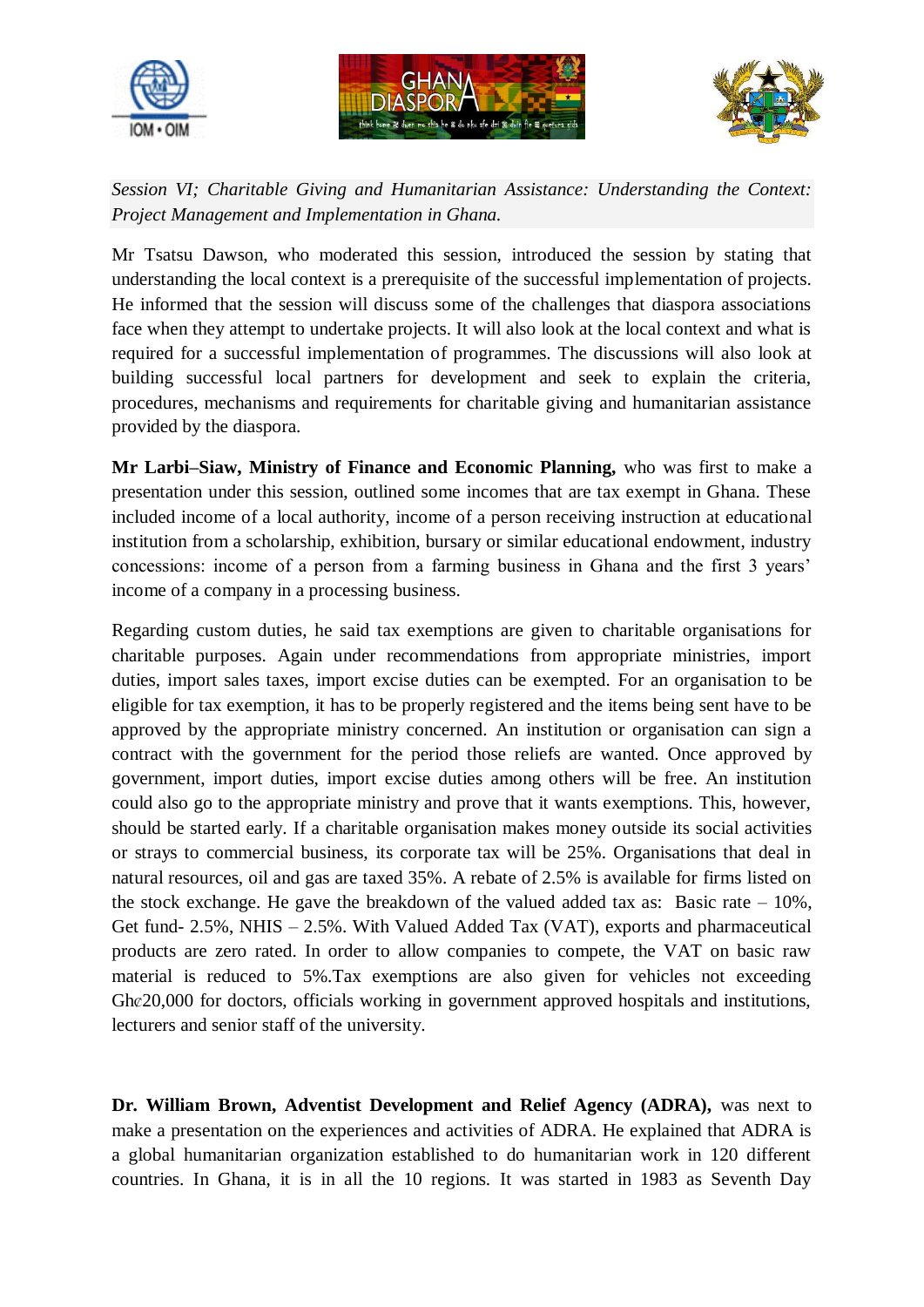





Adventist Welfare Services (SAWS), with its main focus on relief. He outlined the core portfolios of ADRA as: food security, primary health, and education, among others. From 1996 -2007 it has, under the food security project, supported 30,000 farmer households. It has, together with the Ministry of Food and Agriculture, been able to promote and support soya bean, citrus, mango and cashew productions in Ghana. ADRA, with the support of The Millennium Development Authority (MiDA), has supported dry season farming. It also has value chain associations. Value chain crops, he explained, are crops ADRA is promoting for export. These include cassava, plantain, maize, vegetables (pepper, okra, garden eggs) and legumes (cowpeas). ADRA has also trained and given technical supports to farmers. Dr. Brown went further to outline the outcomes of ADRA's collaborations. As a result of its activities, factories have been established to process cashew and citrus. With woodlot cultivation also, farmers are made to enter into woodlot cultivation for both income and environmental preservation. He also briefed participants on the ecological zones and the unique opportunities in each zone. According to him, Ghana is a nation blessed with all kinds of resources but food security is a big area of concern that has to be tackled. Ghana can produce so much to even export. According to him, ADRA has worked in are all areas that would be fruitful for the diaspora to invest in.

Among the challenges ADRA faces are with mechanized farming and rain fed agriculture – irrigation, problems with glut. These are also areas that the diaspora could invest in. He concluded by informing that the Export Development and Agriculture Development(EDAV) fund has signed a Memorandum of Understanding to support farmers in five regions to produce mango.

**Mr Isaac Adu Acheampong, Council of Ghanaian Organisations in the Netherlands (COGHAN) and CEO of the Dutch International SAMENWERK Foundation- Almere,**  before his presentation, introduced both organizations. He said COGHAN and SAMENWERK takes conscious and strategic approach to engage Dutch National Institutions in the formulation of effective policies that are beneficial to the Ghanaian community. He said SAMENWERK Foundation has contributed to a lot of social and economic developments in Ghana, especially in Kumasi. It is also involved in local partnership.

He outlined some of the challenges in its project implementation as: Local partners do not react promptly to e-mails and phone calls; Reports are not delivered on time; Local partners do not know exactly what direction to take because there are no pre-defined "what-if" scenarios; Lack of understanding(clarity)in the scope of the project; shifting partner priorities (unstable partner can seriously impact the entire project); and sustainability (lack of partners, ability to maintain project after delivery and sense of ownership).

In view of these challenges, he outlined strategies for successful project implementation as: Recognition of the need for local community involvement, Formulate or set indicators, Local capacity building (LCB), Develop standard reporting format, and have Clear responsibility and accountability of project partners.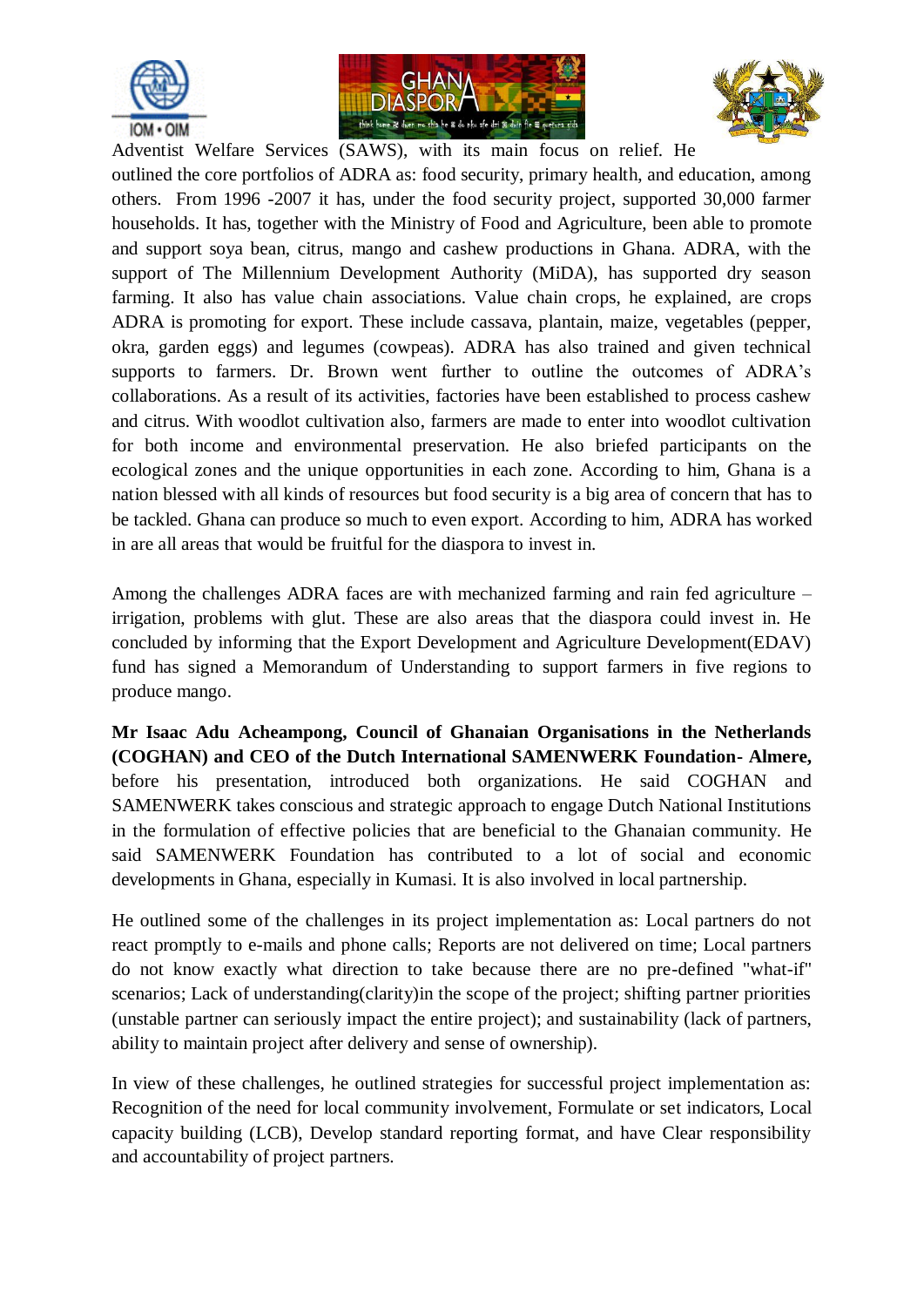





He also made some recommendations for selecting projects and partner

organisations by charitable and humanitarian organisations. To ensure and to allow maximum effectiveness and sustainability for projects in Ghana, the project should:

- have a relation to poverty, i.e. focus on developing neglected productive resources among a target population defined as poor;
- consider the community's priorities (rather than pursuing priorities in which the community has no interest);
- take account of the conditions under which development objectives are to be attained, in addition to considering the effectiveness and sustainability of the intervention;
- consider the commitments of other donors (in negative terms: avoid duplicating the efforts of other donors; in positive terms: determine whether the commitments of other donors can be effectively complemented to benefit from the effect of synergy);
- and last but not least: consider the level of resources available to your organisation: money, personnel, and logistics (since this determines the extent and the focus your contribution can make in solving a significant problem).

Mr Dawson, who moderated the session, set the ball rolling by asking how one can understand the context in which one lives with the reality of what is happening in Ghana. Mr Issifu of the Ghana Union Mannheim – Ludwigshafene suggested the need to have a centre to help coordinate the processes concerned with bringing in goods. He added that since quality and standards of vehicles sent to Ghana vary, there is a need to consider the technical aspects. He also suggested that, although as a country there is need for processors to process perishable foods in Ghana, the concern therefore is the energy to power these processors. Dorothy Ameyaw (The Netherlands) also raised a concern on some goods she shipped for charitable purposes. She said, although these goods were meant for charitable purposes, they were taxed. Mr Pappoe recounted the experience of one member of his association. He said this person, after discussions with the Ministry of Health, shipped some items for the hospitals. These items were sent back to him because the Ministry failed to take delivery of them.

Mr Larbi Siaw, in reacting, said from time to time literatures are sent to the embassies through the MFA and that there is a system of which minister is responsible for approving charitable goods. He encouraged the diaspora to let someone know when this system is not being followed. He added that basic pharmaceutical products are tax exempted. Once the right procedures are followed, exemptions will be given. He also expressed how frustrated he gets when good Samaritans are being frustrated. He therefore assured participants that he will leave his email address behind for follow-up contacts.

*Session VII: Return and Reintegration: Opportunities and Challenges.*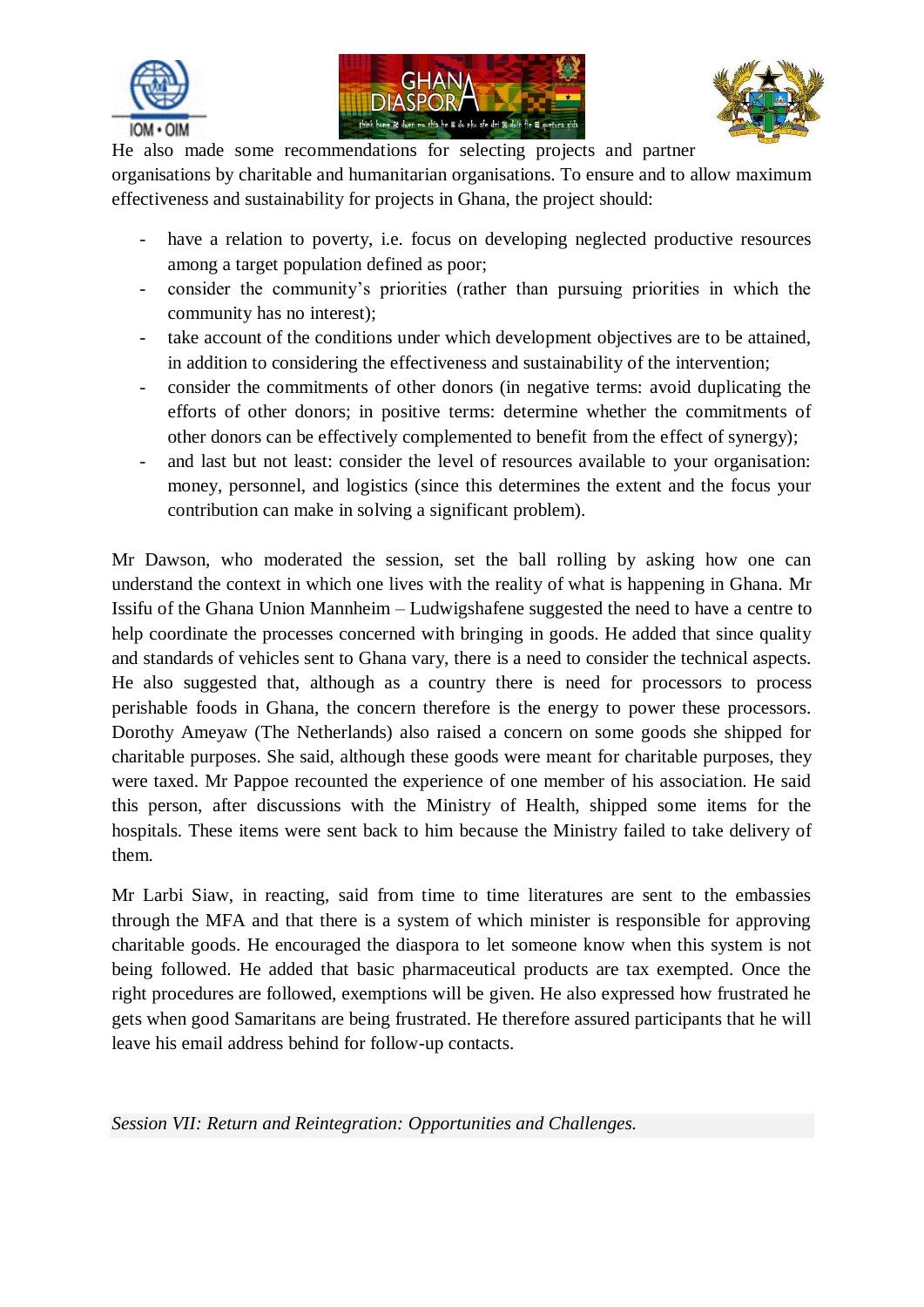





The objective of this session was to look at the experiences and challenges faced by returnees and consider programmes which aim at encouraging returns to Ghana. The session is also to look at the opportunities that exist in Ghana and look at the attempts being made by various actors to encourage returns and reintegration in Ghana.

**Mr David Tette, Advisor, Migration and Diaspora, Centre for International Migration and Development (CIM)** presented on the Returning Experts Programme. He said CIM is a joint operation of Deutsche Gesellschaft Für Internationale Zusammenarbeit (GIZ) and the German Federal Employment Agency. GIZ has a worldwide presence in 130 countries worldwide. In Germany it is in almost all the provinces. Every three years Germany has bilateral talks with the Government of Ghana. This year, the areas discussed were agriculture, decentralisation and economic development. CIM has been the placement agency for the GIZ for some years now. Today migration is seen having a positive face. This has led to CIM adapting the theme, "It's people that make a difference". Today migrants are not seen as negative people, but as people who have contribution for the country. There is a working group in GIZ, looking at the positive ways of putting remittances into products to help the country. Returning migrants are therefore seen as agents of change, which is also referred to as circular labour migration. CIM started with Integrated Experts Programme (IE) and moved to the Returning Experts Program (PRF). Due to the changing phase of migration, CIM's new programs have been to support migrant organizations, support migrant entrepreneurs, triplewin migration, alumni portal(bring together all professionals that worked, schooled or stayed in Germany) and policy advisory service e.g. Mobility Partnership Agreements. CIM/GIZ also supports Ghanaians who study in Germany and want to return to Ghana to work; however, the number of Ghanaian students in Germany is reducing due to a change in visa requirements. Among its achievement are that they have made about 11,000 placements since 1994, placed over 500 returning experts in development corporation-related positions (2011), have more than 30,000 members on the alumni portal, have had cooperation with foreign Chambers of Commerce and finally, has received more than 40 applications from migrant organisations in which 13 have been approved and 20 being evaluated for approval. CIM's vision is to continue with returning the Returning Experts Programme and Diaspora projects among others. In conclusion, Mr Tette noted that CIM has offers for all phases of migration. However, the Triple Win Migration programme is not yet applicable to Ghana since Ghana does not have experts in excess to export.

**Reverend Frank P. Twumasi, Scholars in Transit (SIT), Nkoranza, Brong Ahafo Region,** who also made a presentation under this session, started by outlining the objectives of his organization. He said the objectives of SIT is to conduct research on pertinent social issues, organize anti-human smuggling and trafficking campaigns, educate potential migrants and the general public on the risks involved in irregular migration, provide and disseminate relevant information on migration and migration related issues and encourage and facilitate the formation of migrant associations amongst those who have returned. According to Rev. Twumasi, from interactions with returnees, it shows that pressure from peers and family members are enough to push them to return to the diaspora. Migrants who return without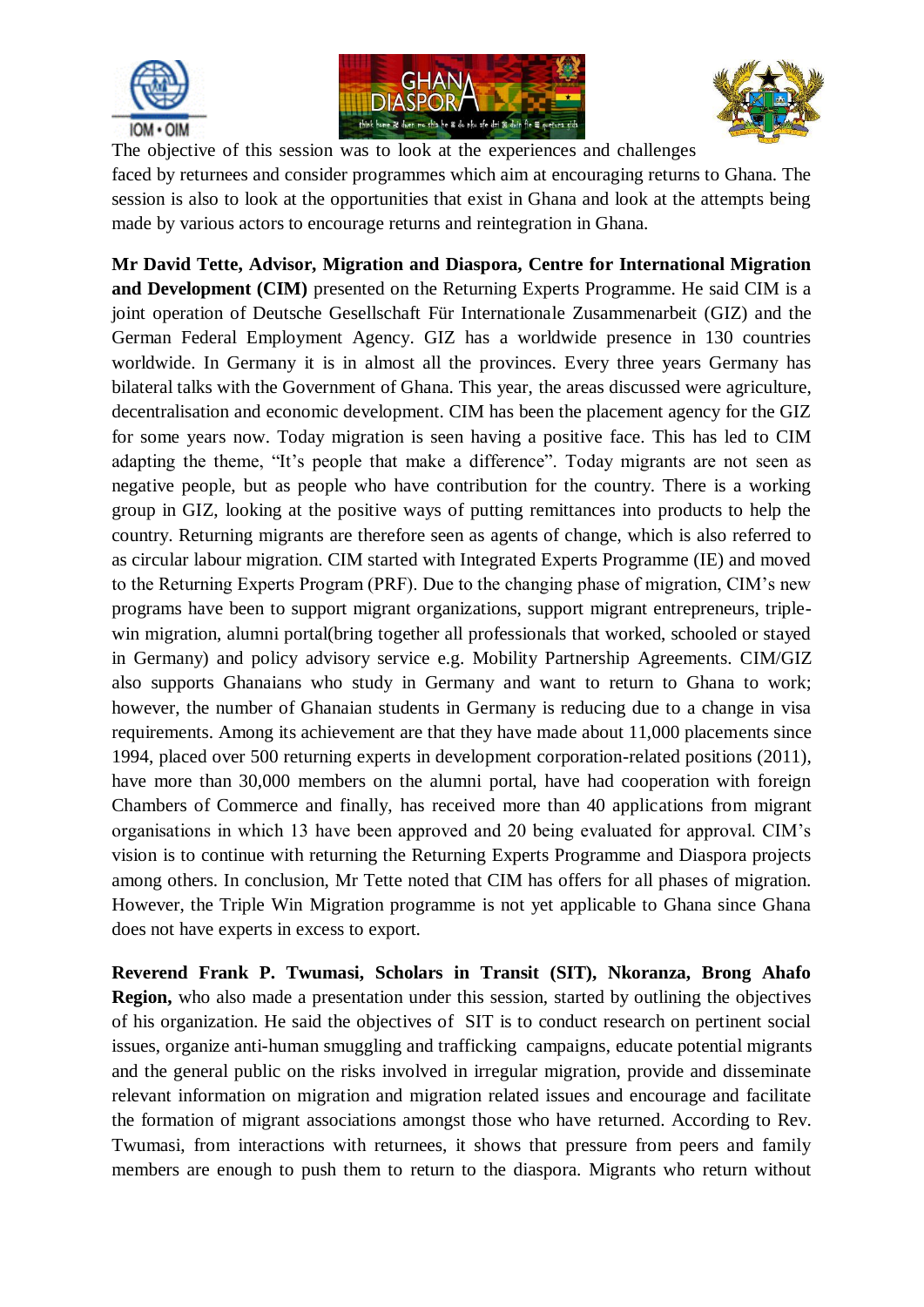





anything substantive are seen as liabilities to families. Most of the migrants from Libya who learnt masonry (malaga) in Libya are compelled to go back to Libya to work as masons. The question some Ghanaians in the diaspora ask is: What are we to return to? Some returnees who entered into farming ended up incurring losses, and, as a result, committed suicide because they could no longer take the embarrassment. These farmers do their best to produce but do not have storage facilities to store the excess as well as good roads to even transport these produce to town to sell. To solve these reintegration problems, Rev. Twumasi suggested the need to extend the IOM/UNDP Reintegration Support Program to reach out to more, the need to expedite the National Migration Policy, waiver duty payments on particular goods and machinery, reduce frustrating bureaucratic processes at ports and harbors, give attractive incentives to entrepreneurs who return to establish businesses in deprived areas, the need to extend IOM's Reintegration Support Program to cover Migrants who intend to go to school, and finally to form a National Association for Migrants in Ghana for an effective diaspora network and partnership.

**Mr Daniel Sam, MIDA Project, IOM,** was next to make a presentation on Migration and Development. He noted that his presentation is based on the premise that the relationship between countries of origin and their overseas communities is key to successful development.

According to him, there are three main ways in which migration impacts development: transfer of population and workforce, transfer of know-how and knowledge and transfer of financial assets. Linking theory and practice, there are five key areas for migration and development. These include research on data and statistics, policy coherence and coordination, mapping out of the process and means, inter dialogue and cooperation and diaspora option. MIDA, the acronym for Migration for the Development of Africa, is mobilizing the Africa diaspora to harness their potential for the development of the continent. MIDA targets all human resources. The role of IOM, however, is to serve as a catalyst in the attainment of the MIDA objective. MIDA has the political will and commitment from the Africa Union (AU) Heads of State. Among the implementation modalities are MIDA Ghana Health and MIDA Italy. The third phase of the MIDA Ghana project was launched on the  $4<sup>th</sup>$ of June 2008. It is a health sector brain gain project and human resource capacity-building initiative. It offers opportunities for health professionals in Europe with African descent to temporarily return to Ghana to undertake assignments in health institutions, including training schools. Additionally it offers internships in United Kingdom (UK) for health officials in Ghana. The project, which has funding support from the Embassy of the Kingdom of the Netherlands, has been implemented since 2005 by IOM Ghana and IOM the Netherlands with strong collaboration with the Ghanaian Ministry of Health and Ghanaian diaspora organizations in Europe. Mr Sam also acknowledged Dr. Doku of the Mental Health Educators in the Diaspora and Mr Acheampong of the Council of Ghanaian Organizations in the Netherlands as being very instrumental in the mobilisation of the Ghanaian diaspora from their respective host countries to be engaged by the project. He stressed that the project is demand driven and since it consisted of short term assignments for health professionals, health regulatory bodies wave the licensing in order for these professionals to operate. In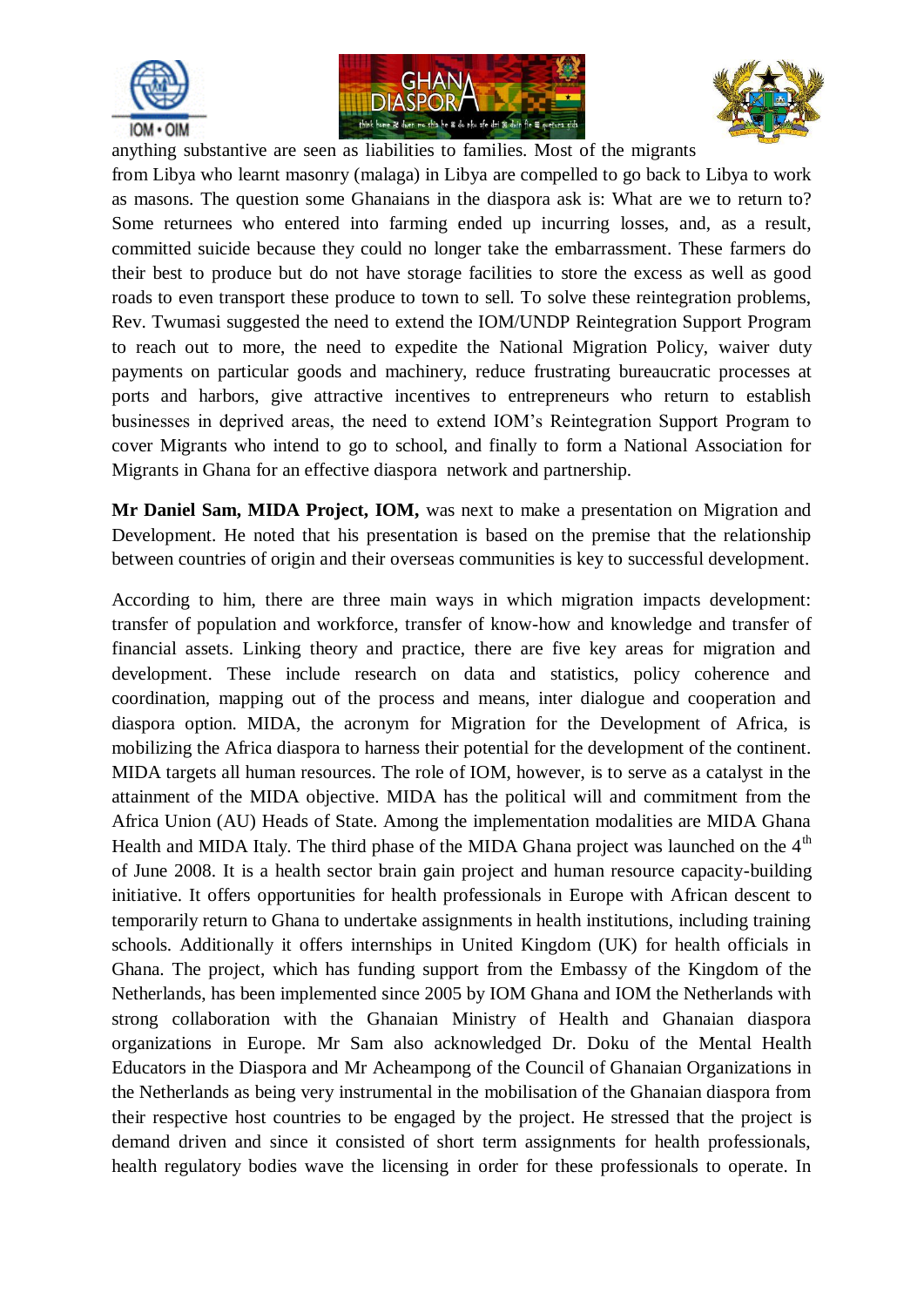





terms of evaluation, host institutions come up with post assignment evaluations. This considers how the project imparted on knowledge and skill of the institution and monitors services offered. Resource persons are also made to submit reports. MIDA's contribution to the health sector of Ghana has been in the area of faculty development, continuous professional development (for personnel on-site) and medical services. In its accomplishment since 2006, over 30,000 health workers and students in Ghana directly benefited from capacity building initiatives, over 40 Ghanaian institutions have benefited directly and all 10 regions in Ghana have benefited from the short term assignments provided by resource persons. Certificates of appreciation are also awarded to migrants who carry out assignments. For a single example of the contributions of the project, in the quest to bridge the information and communication technology (ICT) gap in health care delivery, one migrant, Clement Adu Twum, has, through MIDA project, transported servers and mobilised a container load of computers, office furniture among others to the Tamale Teaching Hospital in 2012.

During the time for questions and suggestions, Dr. Doku suggested that the MIDA project be extended to North America as North American colleagues in the health sector come entirely on their own. Further, large numbers of health professionals are coming from North America. Therefore, a program would greatly aid these people. This Mr Sam reacted by suggesting that the IOM representative from North America, Jennifer Bubke, moves forward with this suggestion. Richard Tandoh of Star 100 also commented that people in the diaspora have erroneous expectation about how things are done in Ghana. This usually results in conflict of expectations. He suggested the need for more talk on the realities of migration in Ghana. It was agreed by others that migration must be demystified and the realities must be highlighted.

## Day 3:

*Session VIII: Understanding the Ports, Customs and Excise Procedures.*

This session was dedicated to understanding the mechanisms of Ghana Ports and Harbours Authority, the Excise and Custom duty as well as efforts at simplifying and modernizing the system.

**Mr Nii Amasa, Ghana Ports and Harbour Authority**, was the first to make a presentation on the Mechanisms of the Ghana Ports under this session. According to him, the Ghana Ports and Harbours Authority (GPHA), which is a statutory body, handles only 25% of the country's revenue. He explained the processes involved at the ports. He informed that there are 14 institutions responsible for the discharge and load of cargo as well as providing space for loading cargo among others. These fourteen institutions include: Ghana Standards Authority, Food and Drugs Board, Narcotics Control Board (NACOB), National Security, Ghana Police Service, Port Health, Bureau of National Investigation, National Petroleum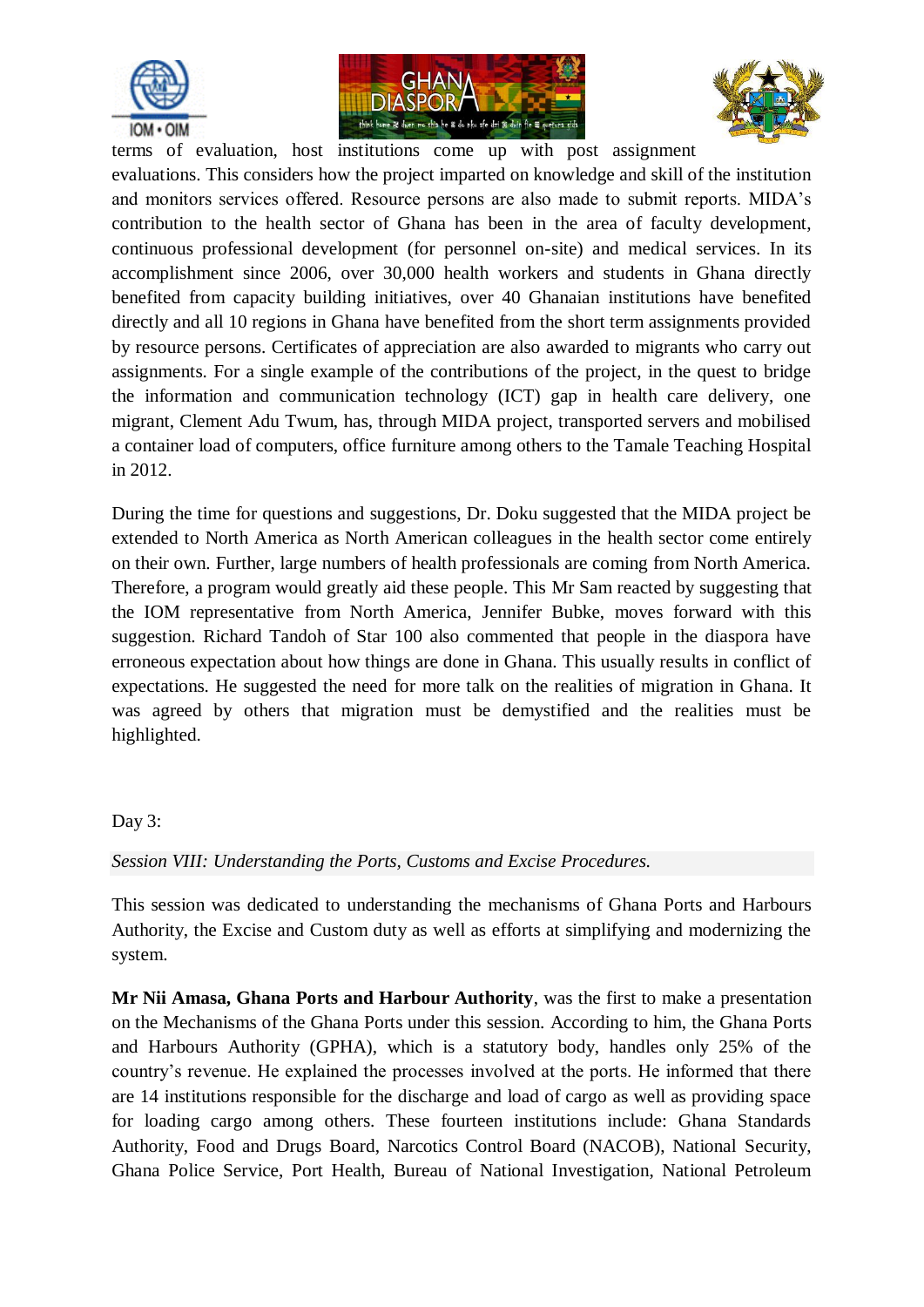





Board, Parliament Protection Agency, Customs and Excise, Ports and Harbour Authority (GPHA), and Vehicles and Cars Board. To deal with these institutions, which are physically located in different localities, is a challenge that results in bureaucracy. However, it is important that these all work together and do not overlap. The roles of the state institutions are to be rationalised so that in performing their duties, they do not impede trade activities. There is, therefore, a need for the GPHA to provide a one stop shop for all the activities done by all these institutions. There is also a need for an all-purpose modern laboratory for all these institutions as well as the need for all the security organizations among these fourteen institutions to conduct joint examination of goods at one place. The Ministries of Food and Agriculture, and Trade and Industry should also provide online means of assessing permits. Best practices say that there is no need to conduct 100% inspection of goods. The Durban Harbour, which is used as a case study, conducts rigorous and accurate risk profiling. Premises inspection will also help in the activities of the ports as well as equipment like scanners. In Ghana, however, there are well documented reports of instances where importers want to cheat the system. A committee has been inaugurated by the minister to look into facilitation of processes at the ports. He concluded by suggesting that importers who cheat the system are severely punished.

**Mr Robert Nana Mensah, Customs and Exercise Division of the Ghana Revenue Authority,** was the next to speak on Customs (Tax) Administration in Ghana. He started by stating that efficient policy framework and good human and logistical resource management are important for effective customs administration. This is especially important as Customs is a vital part of the Ghana Revenue Authority due to a recent organizational reform. More information on the reform can be found at [www.gra.gov.gh.](http://www.gra.gov.gh/) According to him, the mandate of Customs is the collection and protection of tax revenue on imports and exports, expedite clearing processes (facilitation), ensure compliance with national laws, ensure environmental security and protection of society, and collect and store trade data for statistical regulatory purposes, and for policy regulation. For public servants, the bottom line is to serve, and for citizens to comply. He discussed how Customs is going through a modernization process by implementing best practices. This includes implementation of the Kyoto Convention, Arusha Declaration, and the SAFE Framework of Standards. The diaspora is a key stakeholder for Customs that demand effective policies and procedures that are devoid of corruption. The diaspora should report any officer that is corrupt or not doing his/her job properly in order to improve Customs.

Ghanaians who have stayed outside Ghana for more than twelve continuous months and are relocating to Ghana may import their removal articles free of tax. Removal articles include personal belongings or effects, domestic appliances, provisions normally kept in stock, pet animals, and equipment necessary for one's work/job. Vehicles are not included in removal articles. The element of discretion comes into play on domestic appliances when one is deciding if they look used or not. Belongings of those who died outside of Ghana may be imported free of duties and taxes. There are, however, restrictions on the physical conveyance of currency to and from Ghana. Residents and non-residents travelling abroad are permitted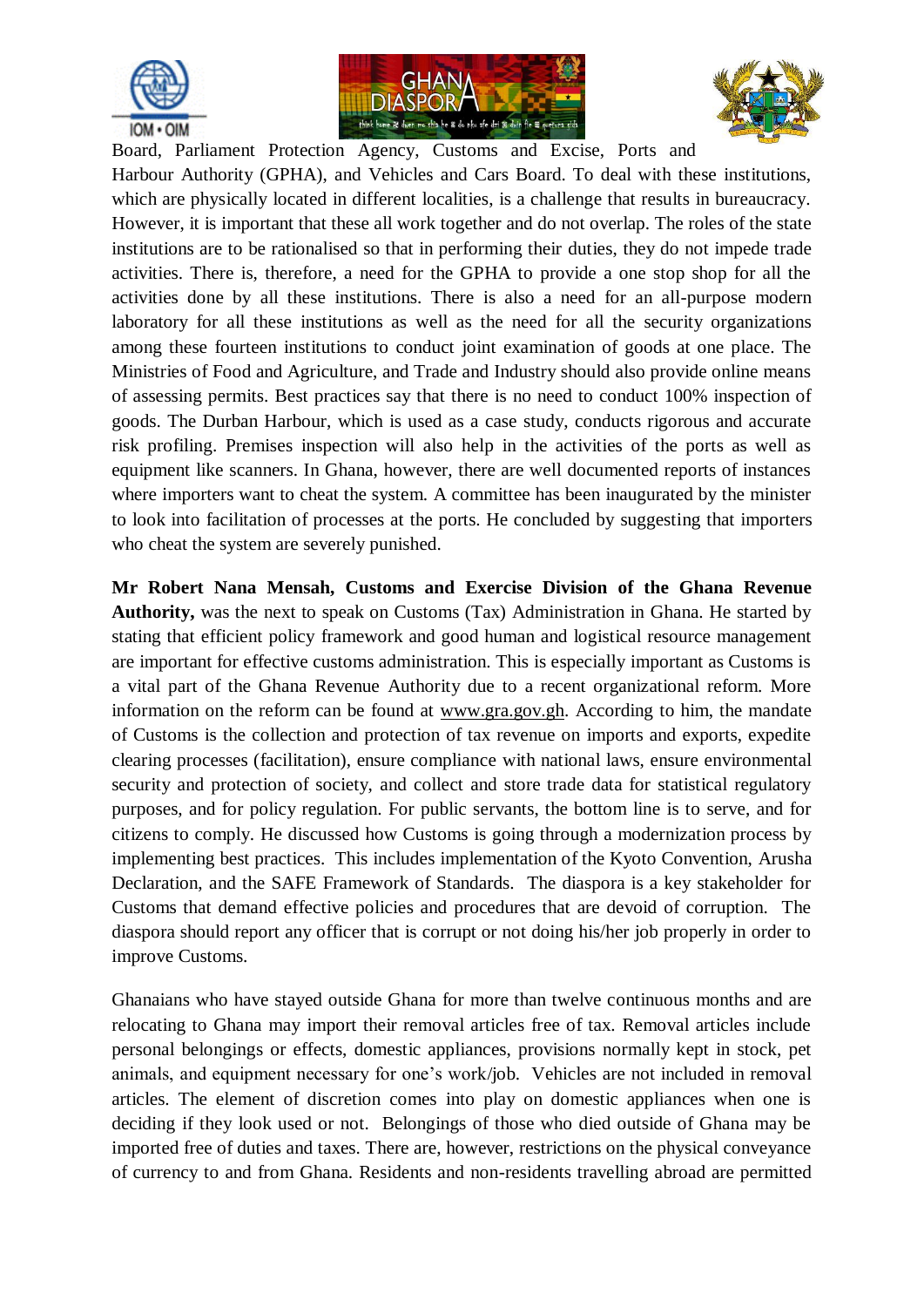





to carry up to \$10,000 or its cedi equivalent. Although there are fraudulent documents imitating the Ghana Revenue Authority, valuation and classification are critical Customs functions in the clearance of goods. The valuation module in Customs provides a structured database of validated reference values for selected commodities by officers and relevant customs departments. The use of the valuation database is mandatory for selected HS Codes that have been carefully chosen based on their risk. A computerized system of valuation of vehicles was introduced in 2005. The system includes the make, model, year, engine capacity, and intended use of the car or vehicle. The goal of the system is to reduce bias in determining the level of taxes imposed on the car or vehicle. Customs subscribes to the ISO certification as well as hold regular tax education, stakeholder forums and training for clearing agents. It has also introduced an internal affairs and intelligence unit as well as a client service unit. He concluded by recommending the need to facilitate easy communication, relationships, information and complaints handling at various foreign missions on custom issues. He also recommended the need to have custom officials posted to duty points in various countries to handle critical functions in order to develop international trade and national investment. Lastly he provided the following contact information for Customs: [info@gra.gov.gh,](mailto:info@gra.gov.gh) [ronamen@gmail.com,](mailto:ronamen@gmail.com) 233-244-363269, 233-302-668272, 233- 28-0530218, 233-302-668319.

After the various presentations, comments and suggestions were invited from participants. Mr Toni suggested that the various institutions should think of alternative ways of getting information to the diaspora communities (having video documentaries on CDs). Mr Appreku who supported Mr Mensah's suggestion of having custom officials at duty points in various countries also suggested that the Births and Deaths Registry should be transformed. He added that there is a need to relocate the Births and Deaths registry to the National Identification Authority (NIA) offices and in addition, have appropriate systems to back efforts of trustworthy officials.

## *Session IX: Follow-up and Next Steps.*

Mr Tsatsu Dawson informed that under this session, participants will breakup into three groups. Each group will have representatives from each of the five countries. Government officials participating will also be shared among the groups. The objective of this session is to task participants to further examine follow-up recommendations and outcomes from the video conferences. It will also be used as a wrap up of all the discussions in the last two days.

After the group discussions, each group presented its deliberations and concerns. The first group, led by Mr Isaac Acheampong, outlined the group's suggestions:

The Diaspora Support Unit should be the beginning of a permanent contact for the diaspora within the Ministry of Foreign Affairs.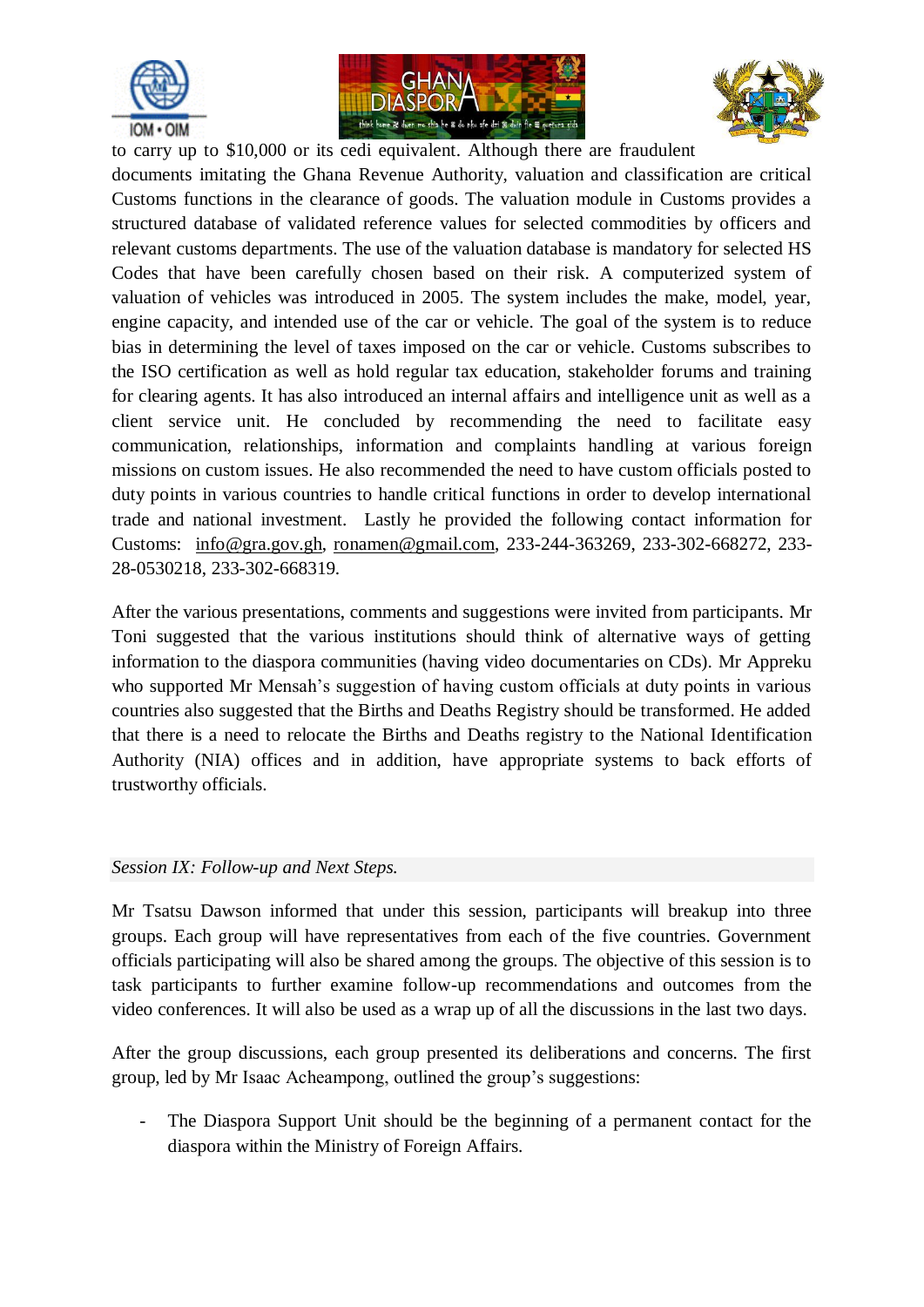





- The diaspora need a Diaspora Investment Bond, which would be good for both Ghana and the diaspora.
- There is a need to look into the diaspora savings account to solve the remittance problems.
- The new Diaspora Support Unit should look at reducing the fee for the right of abode for Ghanaians with foreign passports.
- There is a need for adequate information at all embassies on dual citizenship.
- The diaspora requests permanent representation in terms of consultation from the Diaspora Support Unit.
- Regarding pension schemes, there is a need for the government to have agreements to ensure that these benefits can be transferred and the diaspora requests that the government looks into this.
- Look into the possibility of tapping into the skill of Ghanaians in the diaspora rather than always hiring foreign professionals by considering hiring Ghanaian expats and diaspora experts.
- Organize diaspora exchange programs for the youth.
- There is a need for coordination and proper control of affairs at the ports and harbours.
- There should be a modern and simplified way of clearing goods.
- Explore the possibility of using the registration and manufacturing dates of vehicles imported for value assurance.

The second group led by Mr Kwao Amegashie also outlined three submissions that focused on how the diaspora can offer various expertise to Ghana, and internship program, and involving the youth of the diaspora:

- Since the diaspora is offering various expertise to the country, there should be a skills bank where all these skills and expertise can be organised and can then be assessed based on the country's needs for temporary return.
- There should be Internship and Exchange programs organised for the youth. This should be created for the youth in the diaspora and internships should be relevant to the country. This should also work in reverse where Ghanaian youth go abroad to learn new skills.
- There should be a link on the new diaspora website where the youth in the diaspora could communicate to exchange ideas.

Mr Toni Kofi who also led the third group outlined these submissions:

- There is a need for diaspora to appreciate the opportunity the country has given to them to engage.
- Since there is a tremendous store of expertise among the diaspora, there is a need to come together, stay united post-colloquium, and focus on a single activity, such as food security, in order to best help Ghana. This means staying united to think, plan,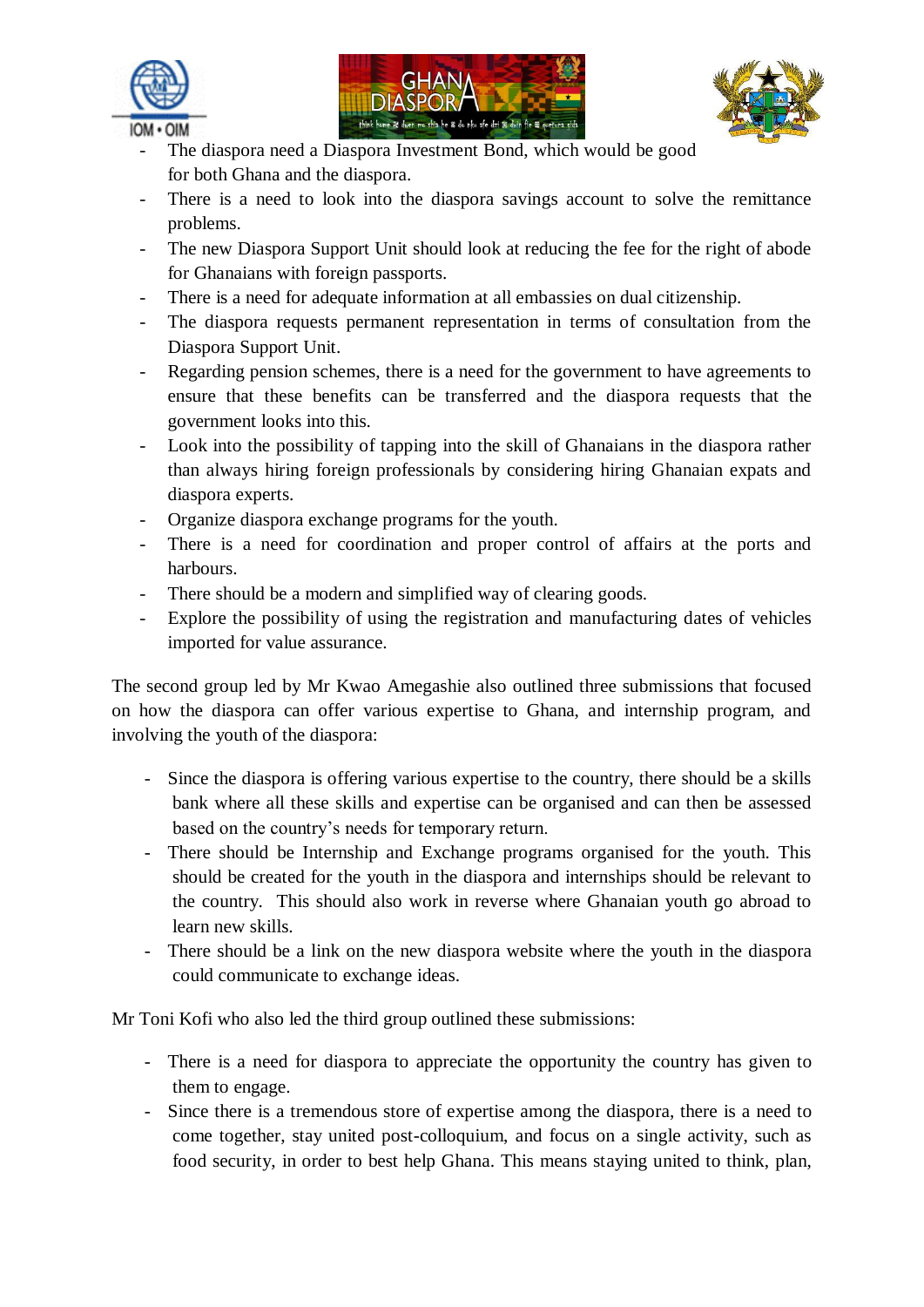





and invest together. The group proposed staying united through a

project that focuses on food security in Ghana. The project includes farming, processing, and marketing. All constituents in the five countries represented at the colloquium that are interested should be involved. Diaspora associations present must use their resources and good will together with all their constituents to invest in the production, storage and marketing of food in Ghana.

- Diaspora should continue engaging with the Diaspora Support Unit and the Centre for Migration Studies' policy-writing process.

Mr Dawson entreated participants from the diaspora to send all the information that have been received to the members of their various associations. He said before relocating to Ghana about 8 months ago, his life would have been different if he knew all what he knew now. He acknowledged the inputs of Mr Appreku and thanked Jamilla, Jennifer, Richard and colleagues from Geneva for the support provided.

Antonietta Sagoe of GhanaVi, Italy on behalf of the diaspora thanked the various ministries and agencies that presented and IOM for a successful colloquium.

Dr. Doku also added that in his job as a psychiatrist, quality of life is related to the quality of relationships one has. He said he had greatly benefited for participating in the programme. He expressed his appreciation to the IOM Ghana and IOM missions abroad and commended Mr Appreku for his good diplomacy. He encouraged participants to look after themselves and stay united.

## *Session X: Launch of The Diaspora Website and Diaspora Support Unit.*

Ms. Dyane Epstein thanked the IOM Ghana team who worked tirelessly to ensure the implementation of the project. She commended the Government of Ghana for always being available and showing interest in diaspora issues. She said, IOM started the Diaspora Engagement Project in 2010 when the government asked to raise key migration issues, the diaspora being one of them, and engaged government officials as key partners. IOM secured funding from its headquarters in Geneva. She said the Ministry of Foreign Affairs and Regional Integration (MFA) has been supportive of the project from the beginning to the end. She identified the following as major accomplishments of the project: mapping in five key countries, video conferences in each of the five countries, Diaspora Support Unit in the Ministry of Foreign Affairs, the colloquium, the diaspora website, and the upcoming policy on migration. She informed participants that the establishment of the Diaspora Support Unit at the MFA will be seen very soon. She added that the policy development and the colloquium all came in at the right time. In conclusion, she was hopeful that this project will ensure ownership between the diaspora and the government. She thanked participants, government officials and IOM colleagues for a fruitful colloquium.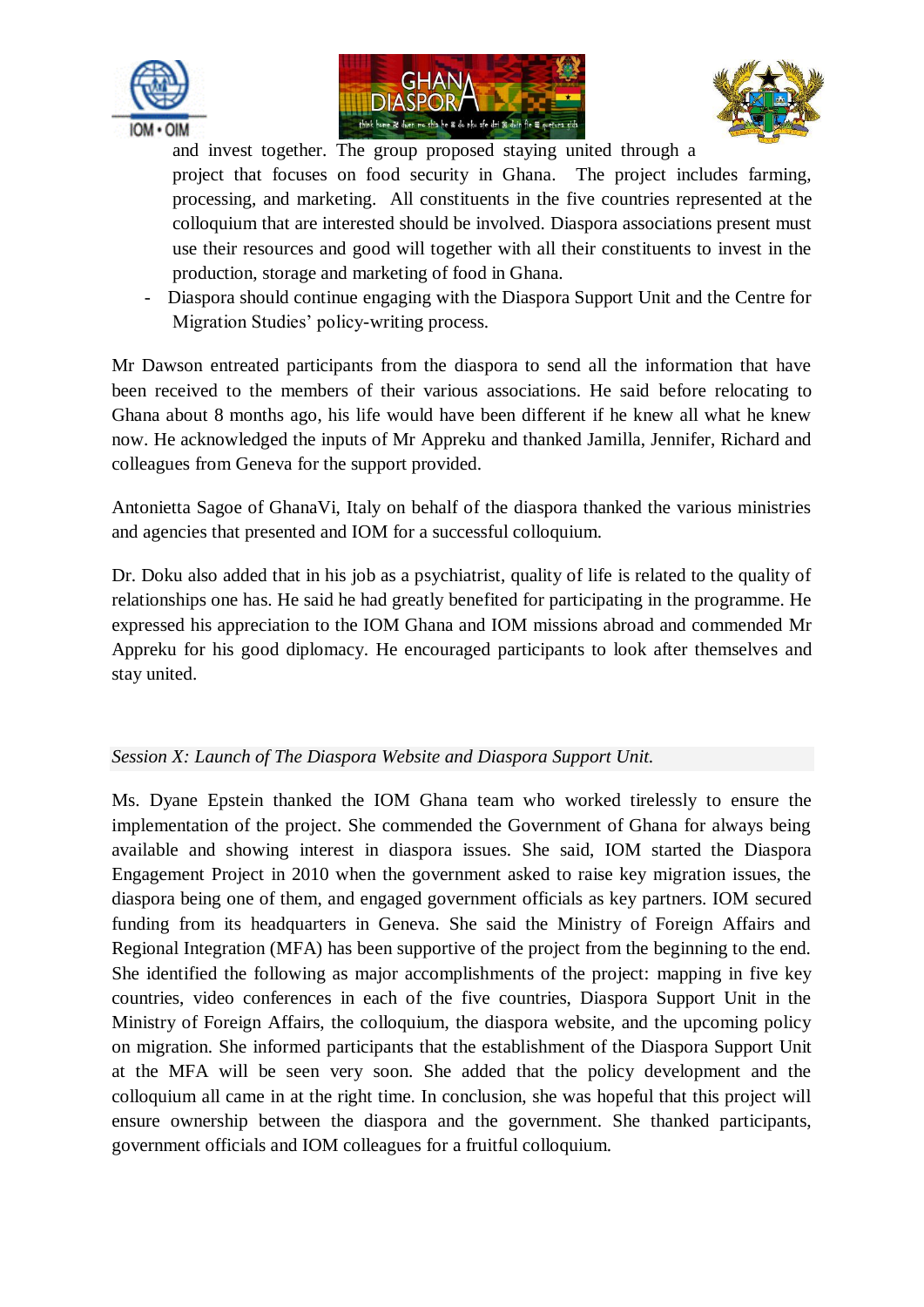





**Ambassador Chris Kpodo, Deputy Minister for Foreign Affairs and Regional Integration,** commended the organisers of the colloquium, which he has been assured has been a great success, and expressed appreciation to his fellow Ghanaians in the diaspora, especially those selected from the five countries; Italy, the Netherlands, USA, UK and Germany for honouring the invitation to the colloquium. He said he was happy to observe the success of the colloquium and added that the Government of Ghana has placed the welfare of Ghanaians, both home and abroad, on top of its priorities. The mandate of his ministry is to protect and promote the interest of Ghanaian nationals abroad and coordinate the network of Ghanaian embassies and consulates around the world. He said the MFA is working with other institutions to undertake various initiatives to offer more efficient services. Ambassador Kpodo added that the development of the country cannot be taken for granted, hence the need to review working methods of service. Further, the MFA must constantly review and improve mechanisms to best serve the diaspora, which is why the Diaspora Support Unit and website will be seated in the MFA. The Diaspora Support Unit will be maintained by the Legal and Consular Bureau of MFA and the IT unit. This will allow the MFA to more proactively aid the diaspora. He reassured all Ghanaians of the full cooperation of his ministry. The website he believed will enhance the coordination of the government agencies and go a long way in executing the government's goal in ensuring the welfare of Ghanaians but the diaspora should constantly provide comments and feedback on the website to the MFA. He said he looks forward to the adoption of the National Migration Policy. He therefore tasked CMS to expedite its actions. In conclusion, he was hopeful the project will facilitate the collective effort of mainstreaming the diaspora for development. He also informed that a Memorandum of Understanding had been concluded by his ministry and IOM. He however pronounced the Diaspora Support Unit and diaspora website launched and declared the meeting closed, while wishing the participants safe journeys as they return to their various destinations.

Mr Tsatsu Dawson informed that, regarding the website, the idea was to make it as useful as possible. This is why it is based on the feedback provided from the diaspora on the draft version. He explained that the website has a list of diaspora associations and the roles they play. This he hoped will lead to more interaction among the organisations. Also on the website is information on opportunities on education, work etc. On the website are also outlined some legal framework, which he explained will be updated as information changes. The website also has information on banking, investment opportunities, returnee stories and a space for those you want to return. The site provides as much information as possible to make returning smooth for those who wish to do so. Links are provided to all the institutions that were represented in the colloquium. Mr Dawson further stated that the website will be updated when any relevant information is received. He said going forward, participants' contributions will be very beneficial. He thanked Mr Richard Tandoh for helping in the design and reformulation of the site. He also thanked Dyane and the IOM team and all participants, especially Mr Appreku for their immense contribution.